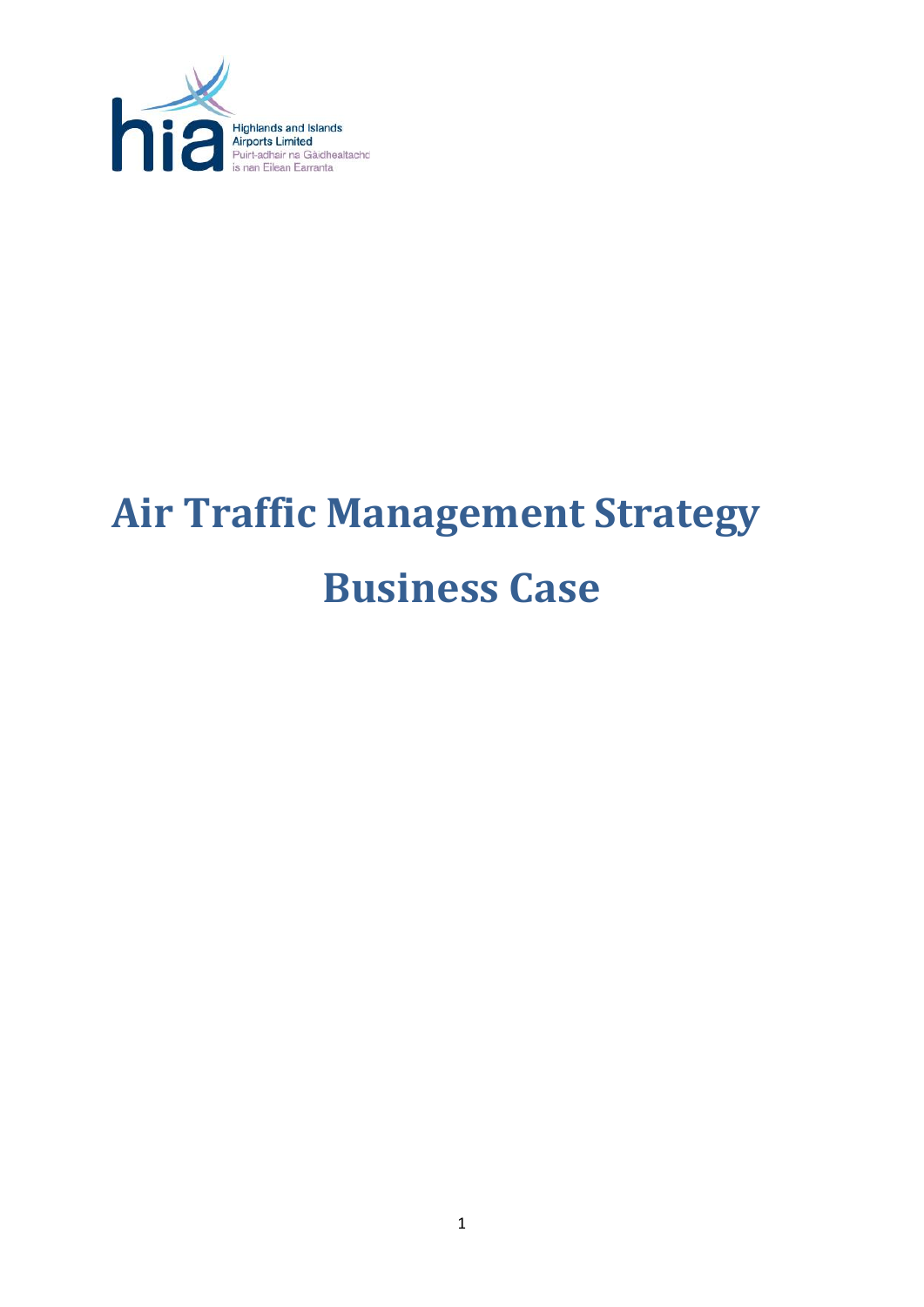

# Contents

| $\mathbf{1}$   |       |                                                                                    |  |
|----------------|-------|------------------------------------------------------------------------------------|--|
|                | 1.1   |                                                                                    |  |
|                | 1.2   |                                                                                    |  |
|                | 1.3   |                                                                                    |  |
| $\overline{2}$ |       |                                                                                    |  |
|                | 2.1   |                                                                                    |  |
|                | 2.2   |                                                                                    |  |
|                | 2.3   |                                                                                    |  |
|                | 2.4   |                                                                                    |  |
|                | 2.5   |                                                                                    |  |
|                | 2.6   |                                                                                    |  |
| 3              |       |                                                                                    |  |
|                | 3.1   |                                                                                    |  |
|                | 3.2   |                                                                                    |  |
| 4              |       |                                                                                    |  |
|                | 4.1   |                                                                                    |  |
|                | 4.2   | Option 2 - Provision of Controlled Airspace and Surveillance at each site 10       |  |
|                | 4.3   | Option 3 - Centralisation without increased efficiency (Approved ATMS Programme)10 |  |
|                | 4.4   |                                                                                    |  |
| 5              |       |                                                                                    |  |
|                | 5.1   |                                                                                    |  |
| 6              |       |                                                                                    |  |
|                | 6.1   |                                                                                    |  |
|                | 6.2   |                                                                                    |  |
|                | 6.3   |                                                                                    |  |
|                | 6.4   |                                                                                    |  |
|                | 6.5   |                                                                                    |  |
|                | 6.6   |                                                                                    |  |
|                | 6.7   |                                                                                    |  |
|                | 6.7.1 | Revision of service to Airport Flight Information Service (AFIS) at Benbecula  16  |  |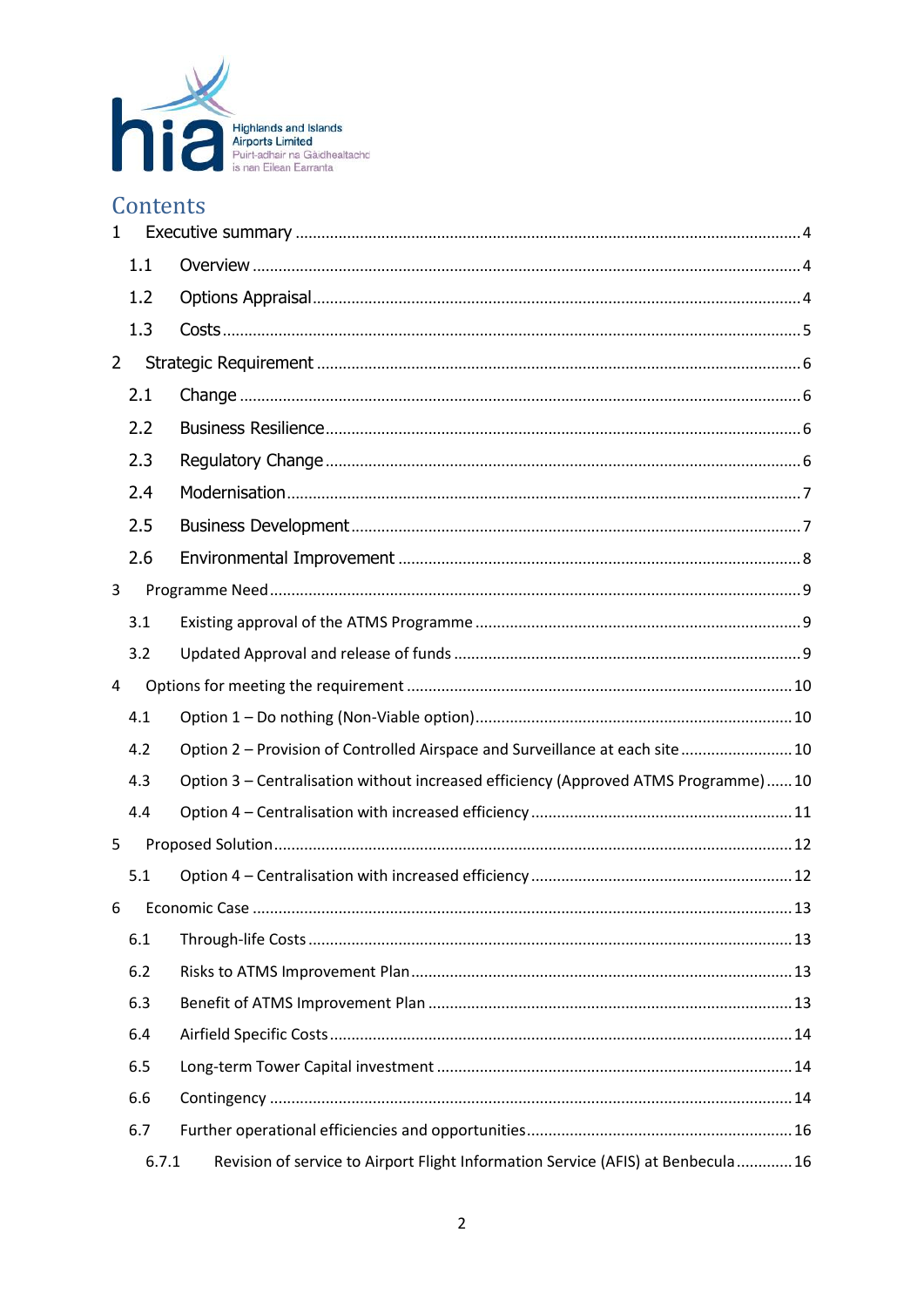

|      | 6.7.2 | Revision of service from Air Traffic Control (ATC) to (AFIS) at Wick17 |
|------|-------|------------------------------------------------------------------------|
|      | 6.7.3 |                                                                        |
| 6.8  |       |                                                                        |
|      | 6.8.1 |                                                                        |
|      | 6.8.2 | Delivery of Remote Tower Operation to external organisations 18        |
|      | 6.8.3 |                                                                        |
| 7    |       |                                                                        |
| 7.1  |       |                                                                        |
| 7.2  |       |                                                                        |
| 7.3  |       |                                                                        |
| 7.4  |       |                                                                        |
| 8    |       |                                                                        |
| 9    |       |                                                                        |
| 9.1  |       |                                                                        |
| 9.2  |       |                                                                        |
| 9.3  |       |                                                                        |
| 9.4  |       |                                                                        |
| 9.5  |       |                                                                        |
| 10   |       |                                                                        |
| 10.1 |       |                                                                        |
| 11   |       |                                                                        |
| 11.1 |       |                                                                        |
| 11.2 |       |                                                                        |
|      |       | Appendix 1 - Financial Summary table                                   |

Appendix 2 - Risk Register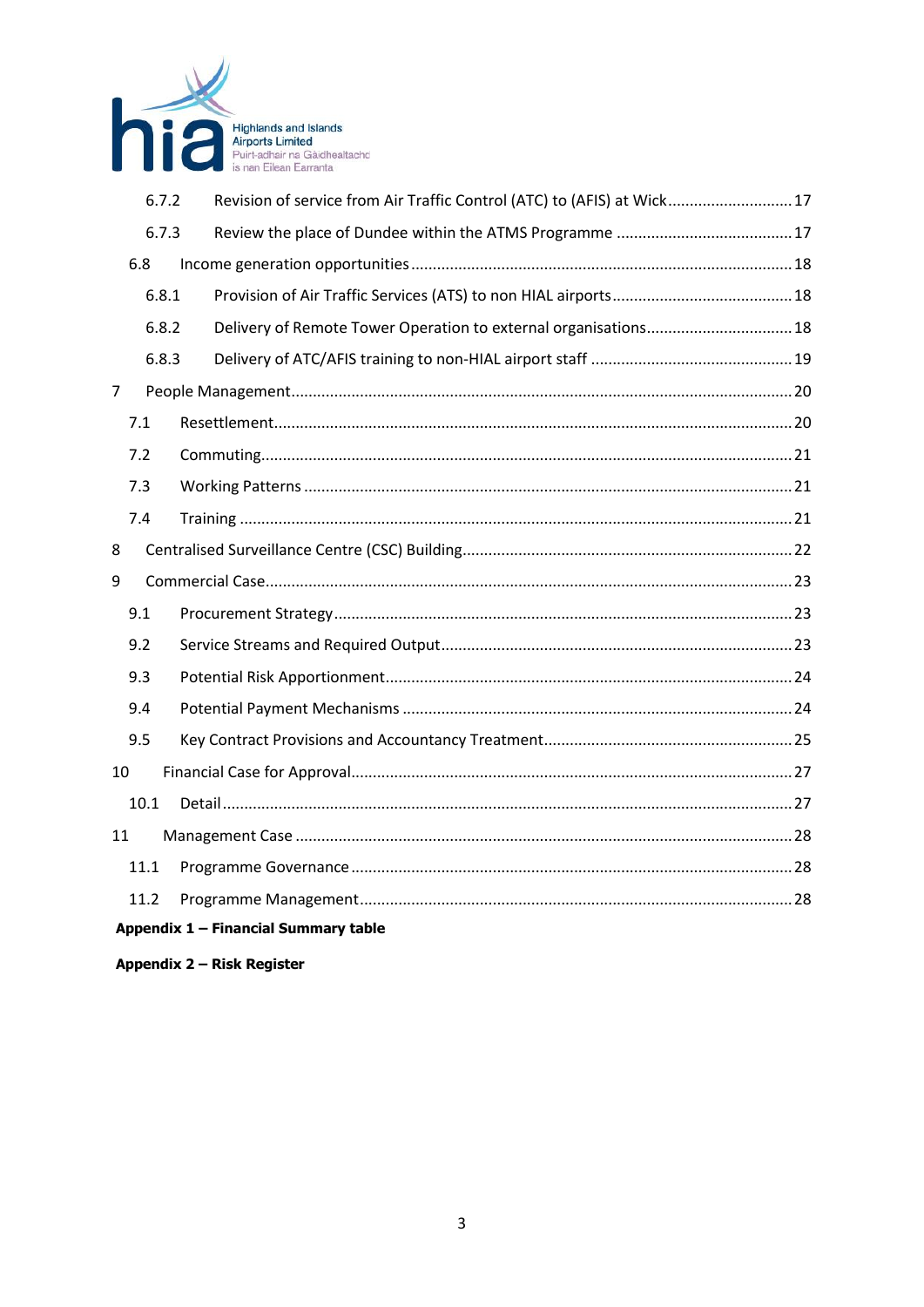

# <span id="page-3-0"></span>**1 Executive summary**

## <span id="page-3-1"></span>**1.1 Overview**

HIAL is facing a number of challenges to ensure the resilience of Air Traffic Control (ATC) operations and the continuation of safe, efficient air travel though the Highlands and Islands:

- Low staff numbers and difficulties with resilience, recruitment and retention have, in some instances, led to airport closures
- The changing regulatory environment and compliance with new policies on safe service provision requires change.
- The urgent need to modernise an ageing infrastructure and outdated methods of controlling air traffic.
- The need to create a competitive edge in the operation and ultimately deliver a more sustainable and cost-effective service.

Sustainable air traffic control is the foundation stone for air connectivity in the Highlands and Islands.

Following an independent scoping study undertaken by Helios to assess the options for Air Navigation Service Provision (ANSP) at HIAL's 11 airports, approval to begin the Air Traffic Management Strategy (ATMS) Programme was granted by the Scottish Government in 2018. The programme has been underway since late 2018 and an options appraisal (see 1.2 below) was developed options to meet HIAL's Air Traffic Service (ATS) requirements.

The options appraisal was considered by the HIAL Board and approval to progress with Option 4 (detailed below) was granted. This option provides improvements and delivery of a more efficient centralised operation.

HIAL is now seeking funding to move the programme forward.

## <span id="page-3-2"></span>**1.2 Options Appraisal**

In seeking to meet the business challenges, four options have been developed in detail:

- 1. Option 1 -To do nothing
- 2. Option 2 Provision of Controlled Airspace and Surveillance at each site (minimum effort option)To centralise as originally approved and outlined in the Helios report
- 3. Option 3 Centralisation without increased efficiency (Approved ATMS Programme)
- 4. Option 4 Centralisation with increased efficiency

Of these, Option 1 was considered non-viable as staff resilience issues and changes in regulation are not addressed. Option 2 would address regulatory change, but would significantly increase staff numbers to manage extra positions. It would intensify business resilience issues and increase costs. Option 3 would address all programme issues, but scope remains for increased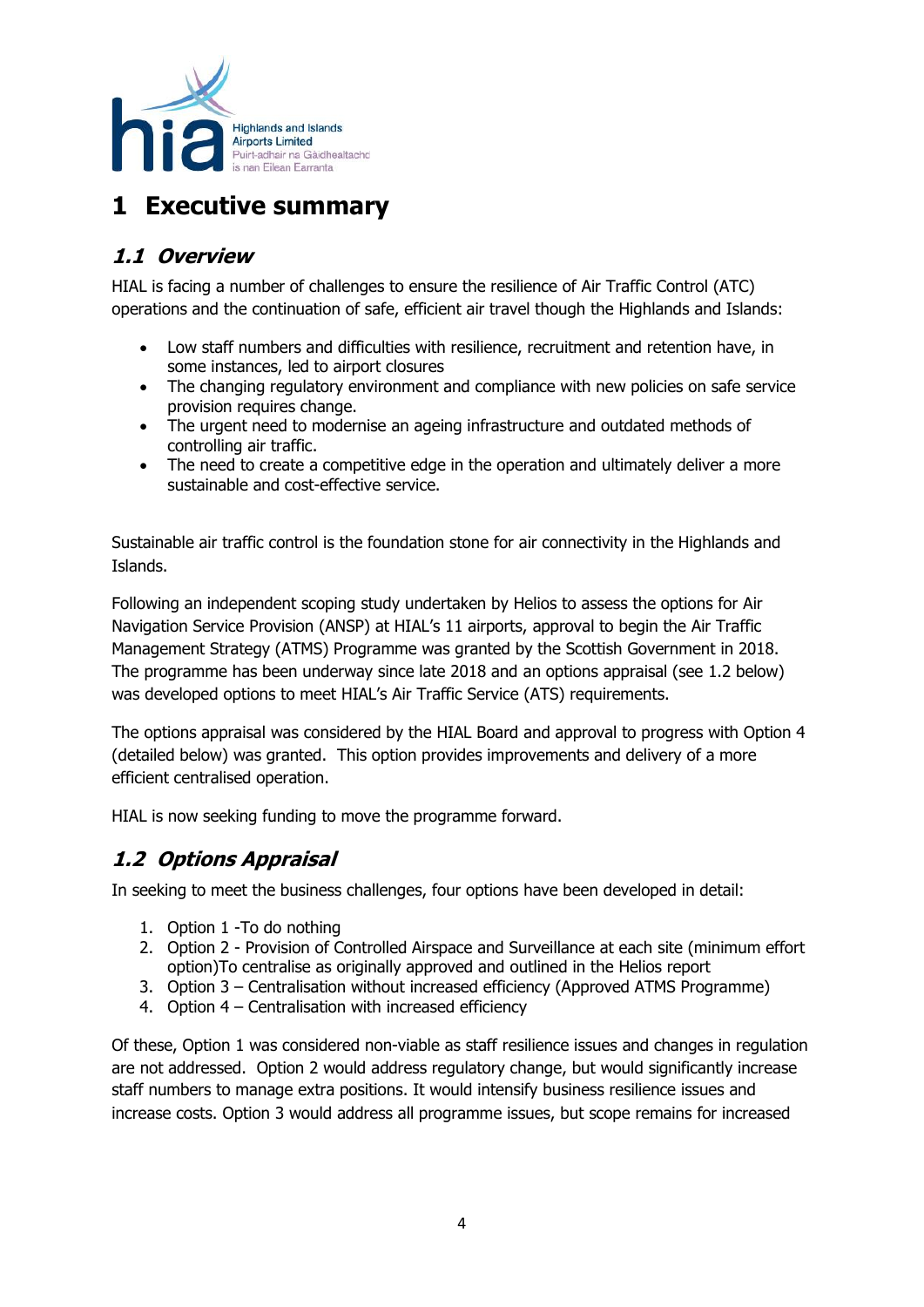

efficiencies. Option 4 addresses all programme issues and delivers an improved and more efficient operation.

#### <span id="page-4-0"></span>**1.3 Costs**

The additional funding required to deliver the ATMS Programme is shown here:

|                                              | FY20/21    | FY21/22    | FY22/23   | FY23/24   | FY24/25  | FY25/26 | <b>TOTAL</b> |
|----------------------------------------------|------------|------------|-----------|-----------|----------|---------|--------------|
| <b>Capital</b>                               |            |            |           |           |          |         |              |
| <b>ATMS Programme Requirement</b>            | 11.137.312 | 11.504.039 | 4.081.696 | 3.533.975 | 643.949  | 55.272  | 30.956.243   |
| Revenue                                      |            |            |           |           |          |         |              |
| <b>Additional ATMS Programme Requirement</b> | .452.169   | .663.462   | 3.383.180 | 3.351.027 | .783.510 | 693.885 | 12.327.233   |

Notes<br>1. Does not include £2.392m funding released for FY19/20

Upon review of the Financial Case with the Transport Scotland IDM Board, additional Capital and Revenue contingency was recommended, based on the experience of recent projects. Details of this are contained in section 6.6. The total programme need, inclusive of this contingency is shown here:

|                                          | FY20/21    | FY21/22    | FY22/23   | FY23/24   | FY24/25  | FY25/26 | <b>TOTAL</b> |
|------------------------------------------|------------|------------|-----------|-----------|----------|---------|--------------|
| <b>Capital</b>                           |            |            |           |           |          |         |              |
| <b>Additional Contingency</b>            | 637.500    | 1.147.500  | 382.500   | 382.500   |          |         | 2,550,000    |
| <b>Total - Requirement + Contingency</b> | 11.774.812 | 12.651.539 | 4,464,196 | 3,916,475 | 643,949  | 55,272  | 33.506.243   |
|                                          |            |            |           |           |          |         |              |
| Revenue                                  |            |            |           |           |          |         |              |
| <b>Additional Contingency</b>            | . .        | -          | 65.564    | 58.526    | 51.008   |         | 175.098      |
| <b>Total - Requirement + Contingency</b> | 452.169    | 1.663.462  | 3.448.743 | 3.409.553 | .834.518 | 693.885 | 12.502.332   |

**Notes** 

1. Does not include £2.392m funding released for FY19/20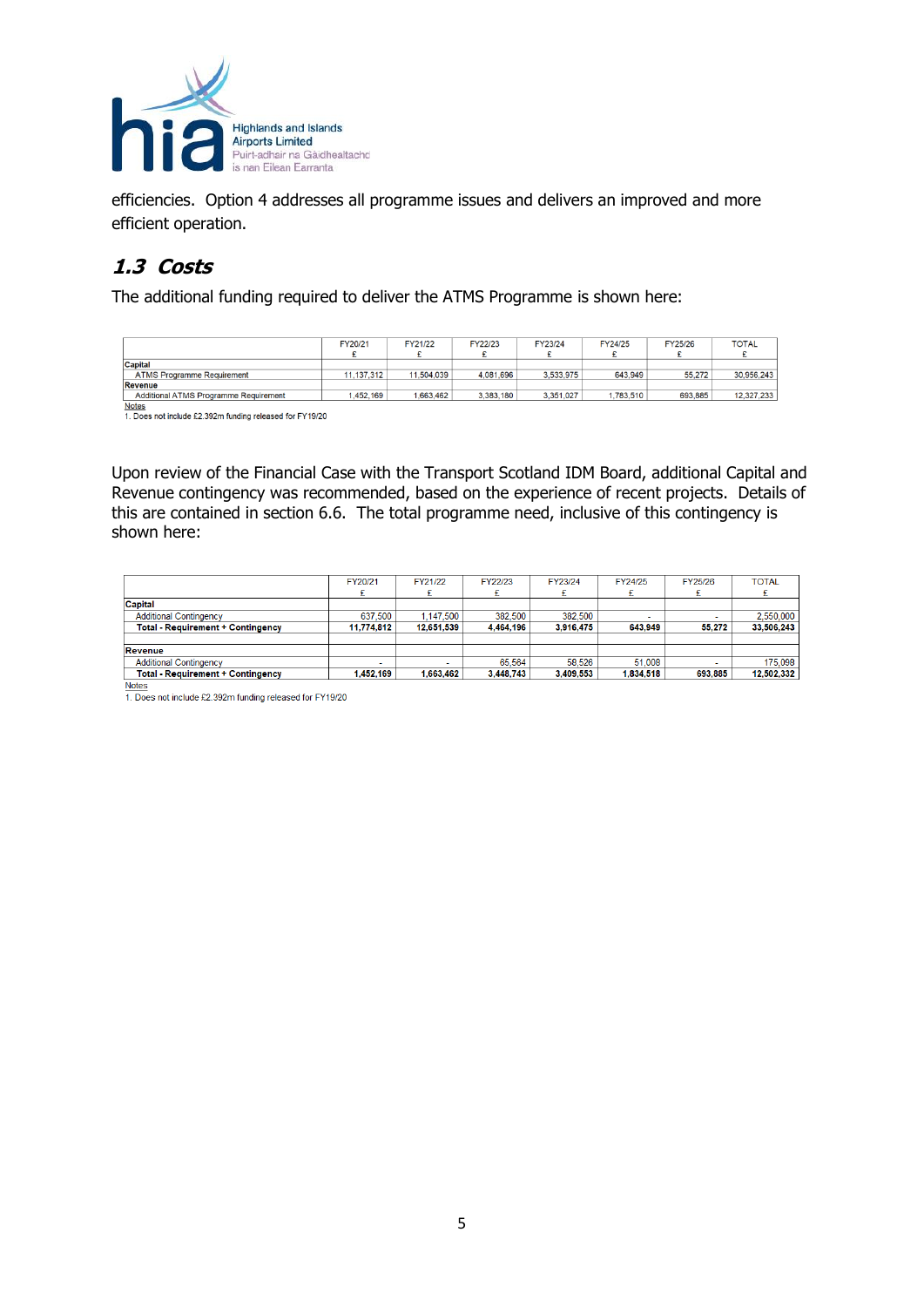

# <span id="page-5-0"></span>**2 Strategic Requirement**

# <span id="page-5-1"></span>**2.1 Change**

Air Traffic Control around the world is changing. The expanse of air travel in China, and elsewhere in the Far East, has led to unprecedented demand for air traffic controllers and a re-visiting of traditional methodologies. Moreover, modern working practices, views on safety and level of service, as well as regulatory frameworks are creating a new environment for HIAL's ATC. This new environment presents challenges but also opportunities as we drive towards our ultimate goal to deliver a sustainable air traffic service provision for the Highlands and Islands.

The key drivers for change and the mitigations to them are outlined below.

# <span id="page-5-2"></span>**2.2 Business Resilience**

Due to the dispersed nature of the HIAL ATC operation, the majority of airport teams are very small, with seven/eight being an average team size. As a result, any staff absence from the operation (long-term sickness or temporary loss of licence due to medical issues) has a disproportionate impact on the provision of service. This has resulted in airport closures at most of HIAL's units, impacting the business and the communities served by it.

Additionally, HIAL has had difficulties in filling ATC vacancies at some of the units which, when combined with the long timescales to bring in new controllers, has led to extended staff shortages. This is exacerbated by the reliance of HIAL ATC on Procedural Control methods (i.e. ATC without radar). This operational model is disappearing, leading to a scarcity of staff with the right qualifications and the availability of new training courses.

Candidly, it is becoming increasingly difficult to attract staff to train in old techniques when more relevant digital technologies are available elsewhere.

The combination of all HIAL ATC operations in one centre will allow for cross training of staff on multiple units. This will ensure that absences can be managed without affecting the operation of the airports. This, alongside the improved recruitment potential of an exciting new centre, using modern operational methods, improves business resilience markedly.

# <span id="page-5-3"></span>**2.3 Regulatory Change**

As the regulatory environment in which HIAL operates changes, the way that ATC is performed must evolve to meet these requirements. Driven by the European Union Aviation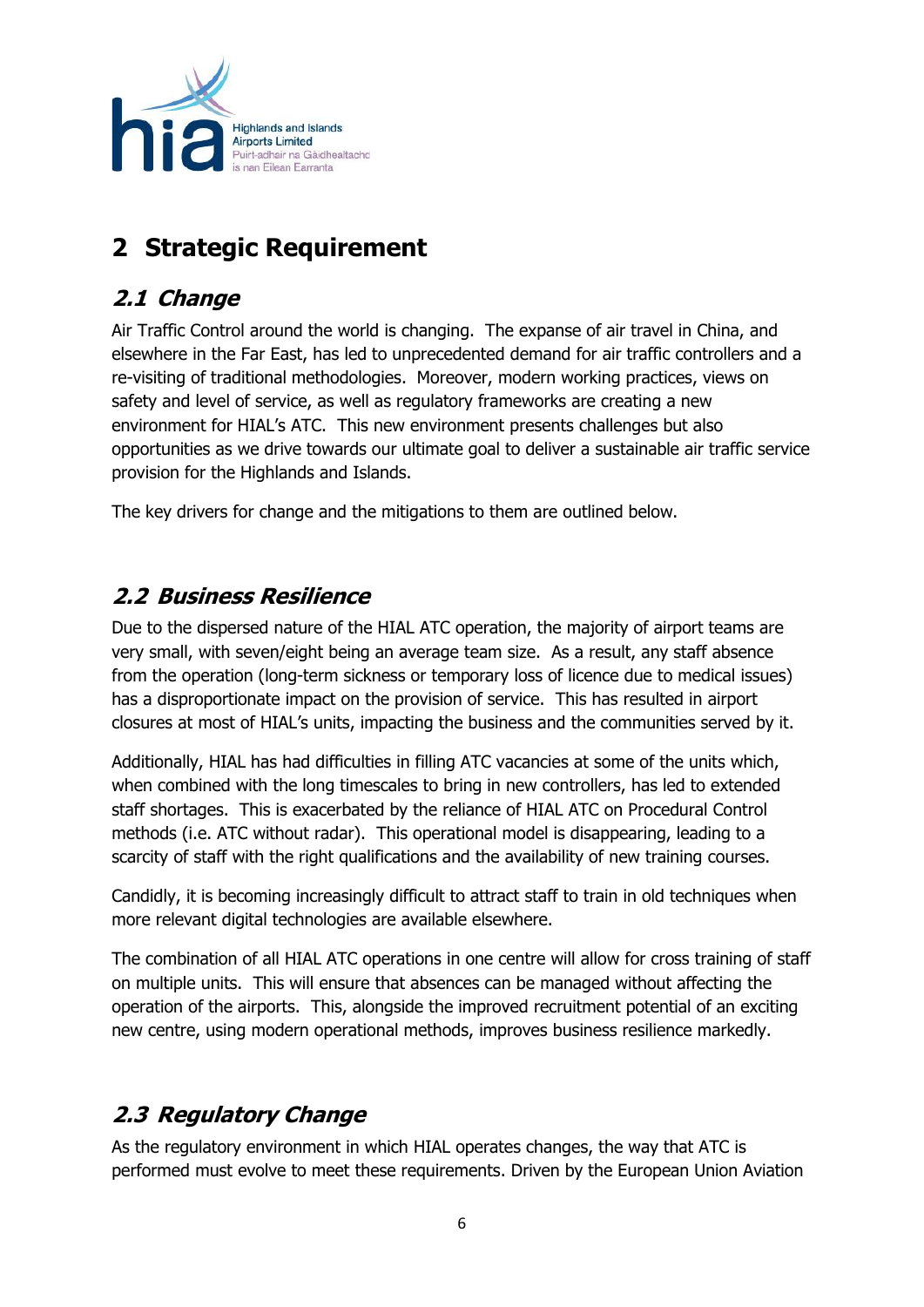

Safety Agency (EASA) and the Civil Aviation Authority (CAA), new regulations governing the use of surveillance (RADAR), the use of controlled airspace (the legal framework all users of airspace must follow) and the levels of service required are undergoing review.

In order to comply with the new regulation, surveillance and controlled airspace will be deployed at the five of seven HIAL's ATC airports, which do not currently have either. These are significant deployments in and of themselves.

# <span id="page-6-0"></span>**2.4 Modernisation**

Much of HIAL's ATC infrastructure is of a significant age and requires extensive modernisation to meet current business practices and to comply with changes in regulation. ATC tower buildings were built between the 1960's and 1993 and, as a result, are not designed for modern operations, nor are they environmentally efficient. The buildings have reached, or are reaching, the end of useful service life.

Additionally, most of the connectivity infrastructure in and around HIAL's airports is due for replacement. With the BT 21CN programme ending the support for private wires, upon which we rely, a replacement is needed. It is prudent to take a company-wide approach to address this issue that than a piecemeal solution. By creating a centre for all HIAL's ATC in Inverness, the requirement to replace and/or modernise the existing tower buildings is removed. The buildings themselves could be repurposed as needed. At the same time, the connectivity infrastructure at each unit will be enhanced by the provision of highspecification resilient lines.

# <span id="page-6-1"></span>**2.5 Business Development**

Over time, as pressure on budgets increases, it is anticipated that HIAL will require to ensure safe travel and connectivity to and from its airports, while managing limited finances. To do this, the ATC operation must be as efficient as possible, while also pursuing and embracing potential income opportunities as they arise.

With a modern, efficient, Combined Surveillance Centre in place, HIAL will be able to deliver a safe, effective, operation in the most cost effective manner possible. This will also provide opportunities to provide potential services to external organisations, such as the provision of ATC service, training, or consultation on operational setup.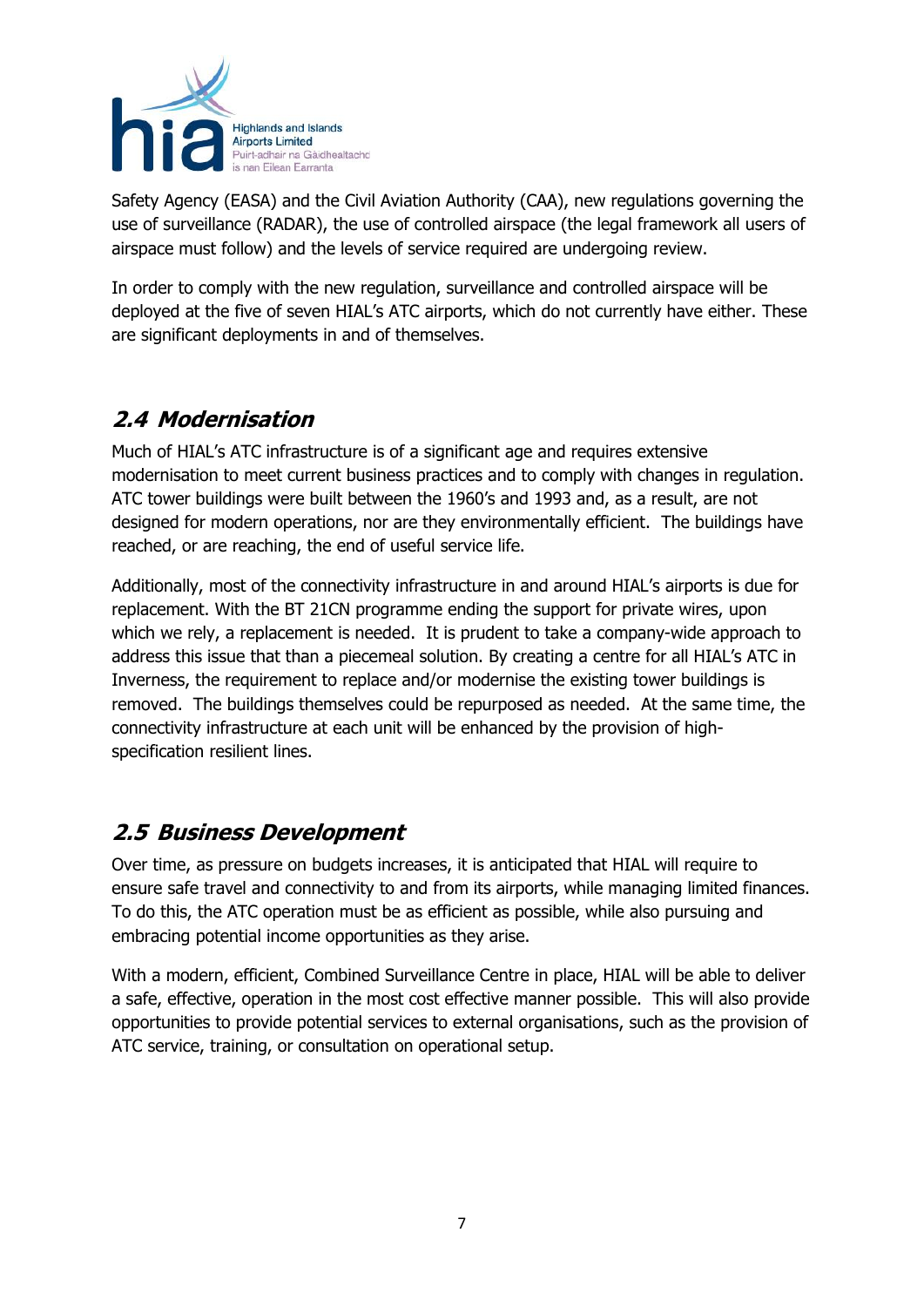

# <span id="page-7-0"></span>**2.6 Environmental Improvement**

As with all parts of the organisation, Air Traffic Services (ATS) within HIAL must be configured to minimise the environmental impact of its operations. While there are minimal directly attributed impacts from ATC operations, opportunities for impact reduction do exist.

The HIAL ATC towers are older buildings with outdated insulation and, as such, are not as efficient as they could be. The move to the CSC provides the opportunity to design and create the building to be as energy efficient and environmentally friendly as possible, through high quality insulation, efficient equipment use and alternative power sources.

Current ATS operations are as efficient as possible with the technology currently available at each unit. However, the controllers in the CSC will have improved visibility through surveillance and will therefore have the capability to provide aircraft with the most efficient routes through straight lines with direct climb and decent profiles.

A specific programme to develop direct routing, with key stakeholders such as our airline partners, HIAL ATS will enable a significant reduction in fuel consumption and subsequent CO<sup>2</sup> emission

These opportunities will be actively pursued, and delivered as the programme progresses.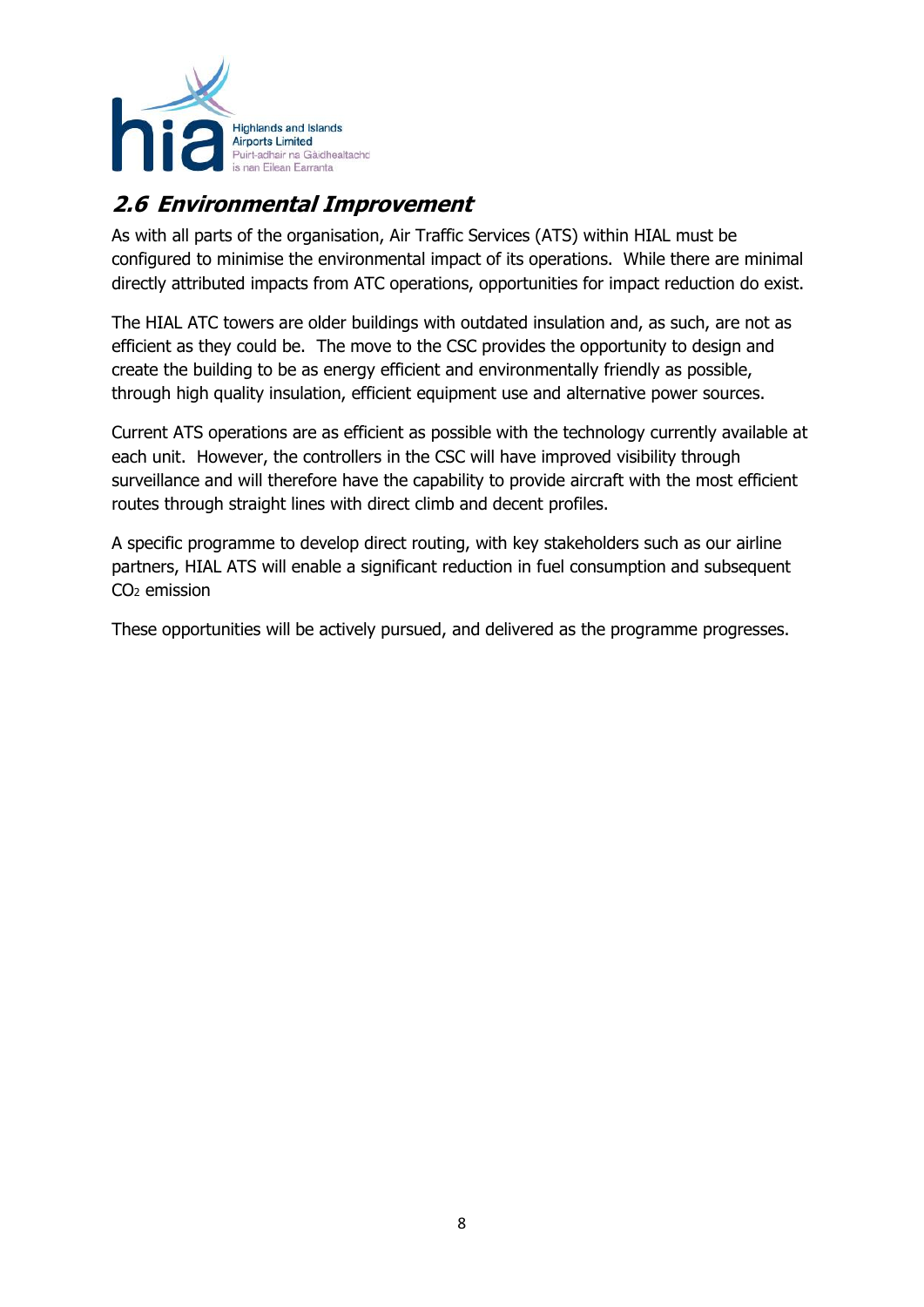

# <span id="page-8-0"></span>**3 Programme Need**

#### <span id="page-8-1"></span>*3.1 Existing approval of the ATMS Programme*

The ATMS Programme was approved at a joint meeting of the HIAL Board and the Scottish Government in 2018 to deliver the future of HIAL's Air Traffic Control service.

From this approval, the ATMS Programme was created and a dedicated programme team was established to manage the activity and deliver the benefits.

## <span id="page-8-2"></span>*3.2 Updated Approval and release of funds*

The Programme team has now been in place for eleven months and the underpinning justifications identified in the Helios study have been assessed and validated. However, in order to ensure the most efficient delivery, the conclusion of the study have been reviewed and updated as more information has become available.

The Programme has been revised and approval to proceed with the submission of a Business Case was sought and granted by HIAL Board on 29 October 2019. From this approval, Transport Scotland has been requested to approve the Financial Case for the programme, based on the developed timescale/cost estimates for delivering, in the most efficient and effective manner, a safe, resilient and cost-effective operation.

Having an updated approval for the programme and crucially, the committed release of funds, will provide the programme with assurance on spend profiles and allow the business to place the multi-year contracts required for implementation of a Remote Tower, Centralised Surveillance operation.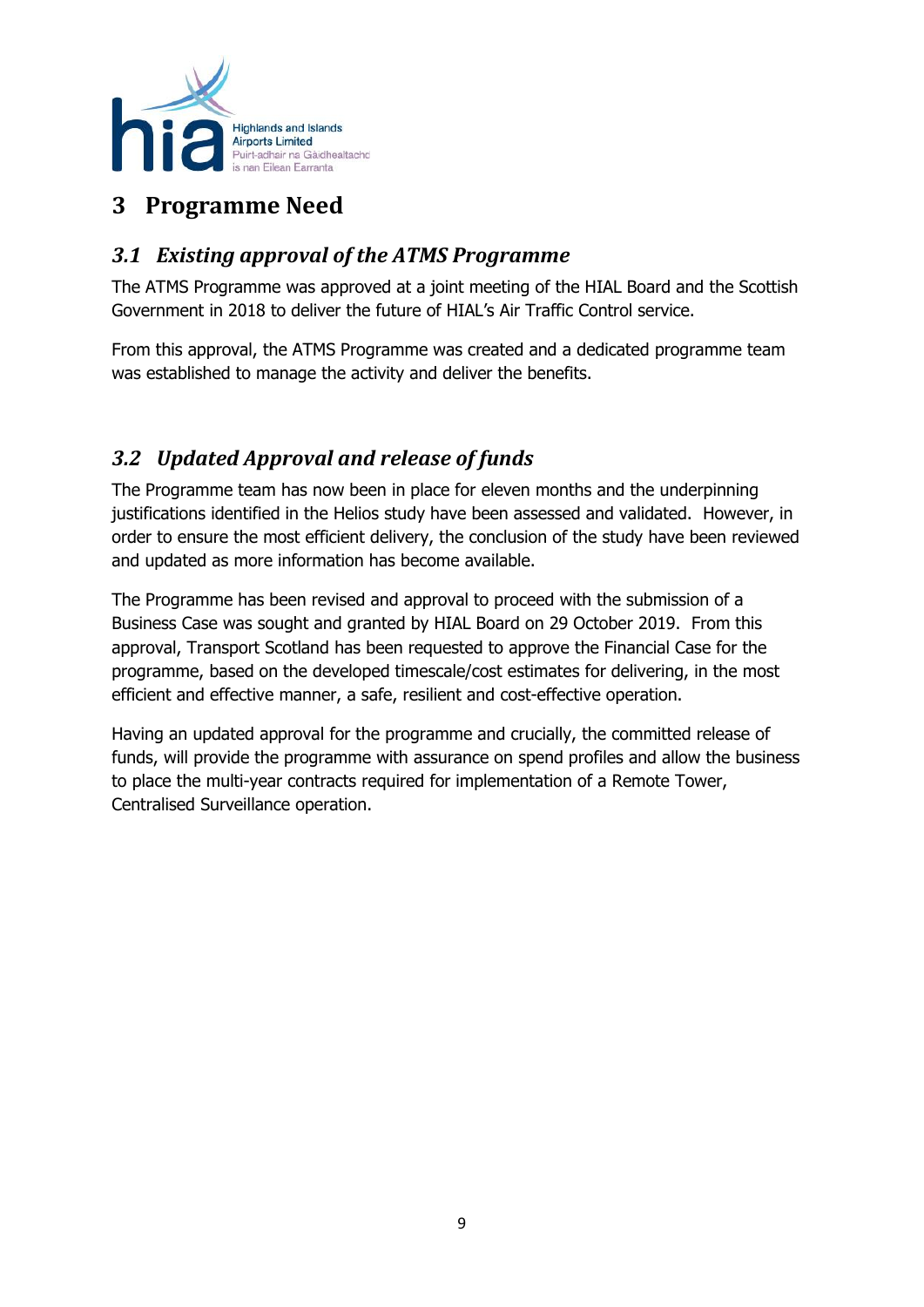

# <span id="page-9-0"></span>**4 Options for meeting the requirement**

## <span id="page-9-1"></span>**4.1 Option 1 – Do nothing (Non-Viable option)**

This option, detailed in the Helios study, is to carry on providing Air Traffic Services as we do presently, perform no centralisation or modernisation activities beyond the minimal to maintain the equipment. As highlighted in the study, this is not a viable option as changes to regulation and issues with staff retention will put the current operation at serious risk of failure.

This option is written in the Helios study as maintaining the business as-is and so has been termed as "Business as Usual".

# <span id="page-9-2"></span>**4.2 Option 2 – Provision of Controlled Airspace and Surveillance at each site (minimum effort option)**

This option, detailed in the Helios study, is to carry on providing Air Traffic Services at each of our units, but to provide controlled air space (CAS) and new surveillance technology to improve the operation. This option would provide no centralisation activities and no modernisations, save that mentioned above.

As per the study, while this option does, in part, reduce the regulatory risk to the business, the staff retention issue is increased significantly, as the majority of units require additional controller numbers to manage the new equipment.

This option is written in the Helios study as the minimum that could be done and so has been termed the "Helios Baseline".

## <span id="page-9-3"></span>**4.3 Option 3 – Centralisation without increased efficiency (Approved ATMS Programme)**

This option, detailed in the Helios study, is to bring the provision of Air Traffic Services from each of our units into one location, while providing CAS and new surveillance technology at each unit, thereby improving the operation. This option would provide full centralisation, moving all ATC staff to the centre, bringing in new controllers to manage the increase in positions required and modernisation of the operation. This option reduces the regulatory risk to the business and decreases the staff retention issue significantly.

This option is taken from the Helios study and used as the basis for the ATMS Programme and so has been termed the "ATMS Baseline".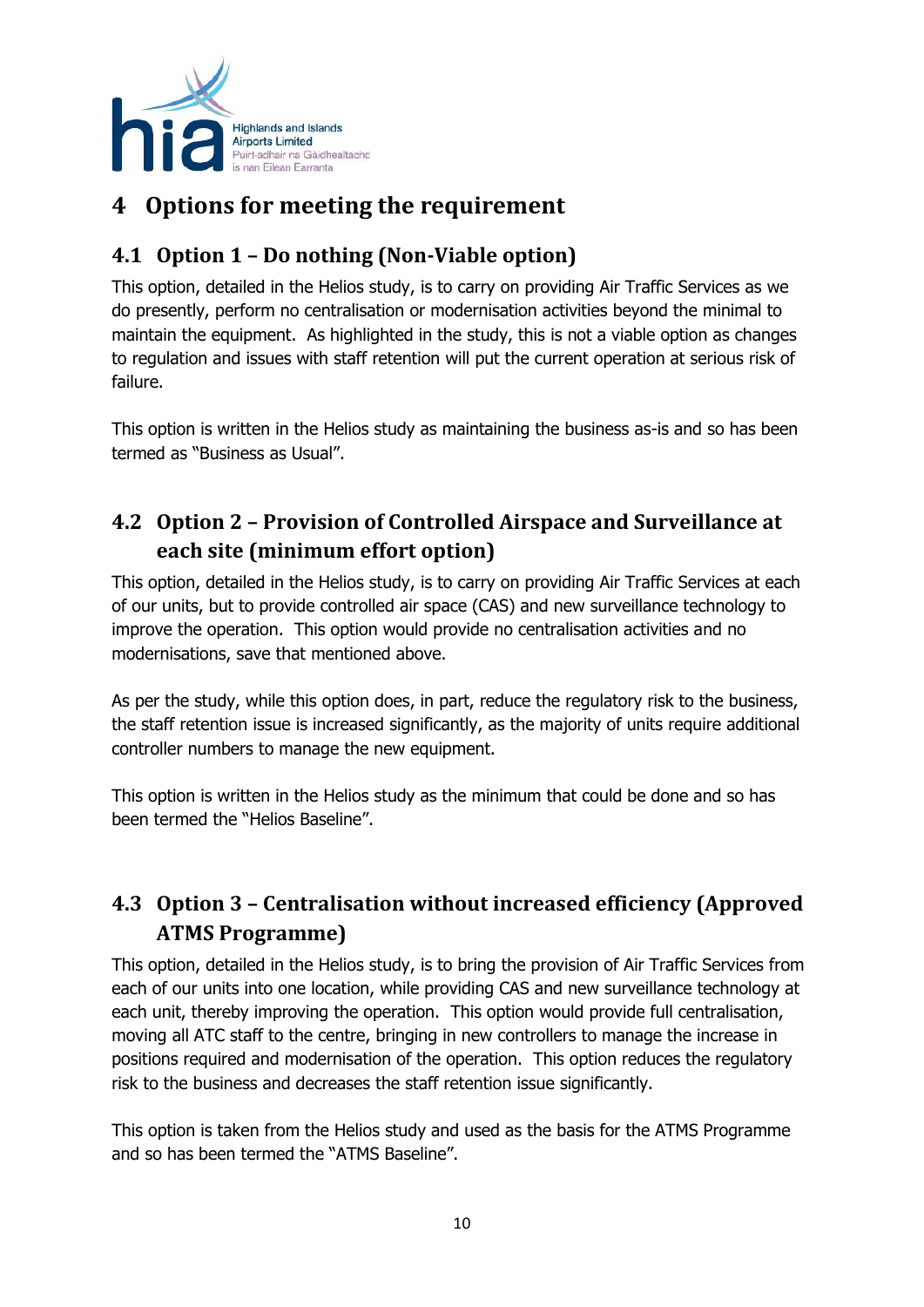

## <span id="page-10-0"></span>*4.4 Option 4 – Centralisation with increased efficiency*

This option, which is a development of Option 3, was not detailed in the Helios study will bring the provision of Air Traffic Services from each of our units, into one location in the most efficient manner, while providing CAS and new surveillance technology at each unit, thereby improving the operation. This option would be to provide full centralisation, moving all ATC staff to the centre, deploying new operational models to utilise the transitioned staff effectively and modernising the operation. As with option 3, the modernisation of the operation and the centralisation of the controller staff, reduces the regulatory risk to the business and decreases the staff retention issue significantly.

This option has been developed by the ATMS Programme team as an improvement over the ATMS Baseline and so has been termed the "ATMS Improvement Plan".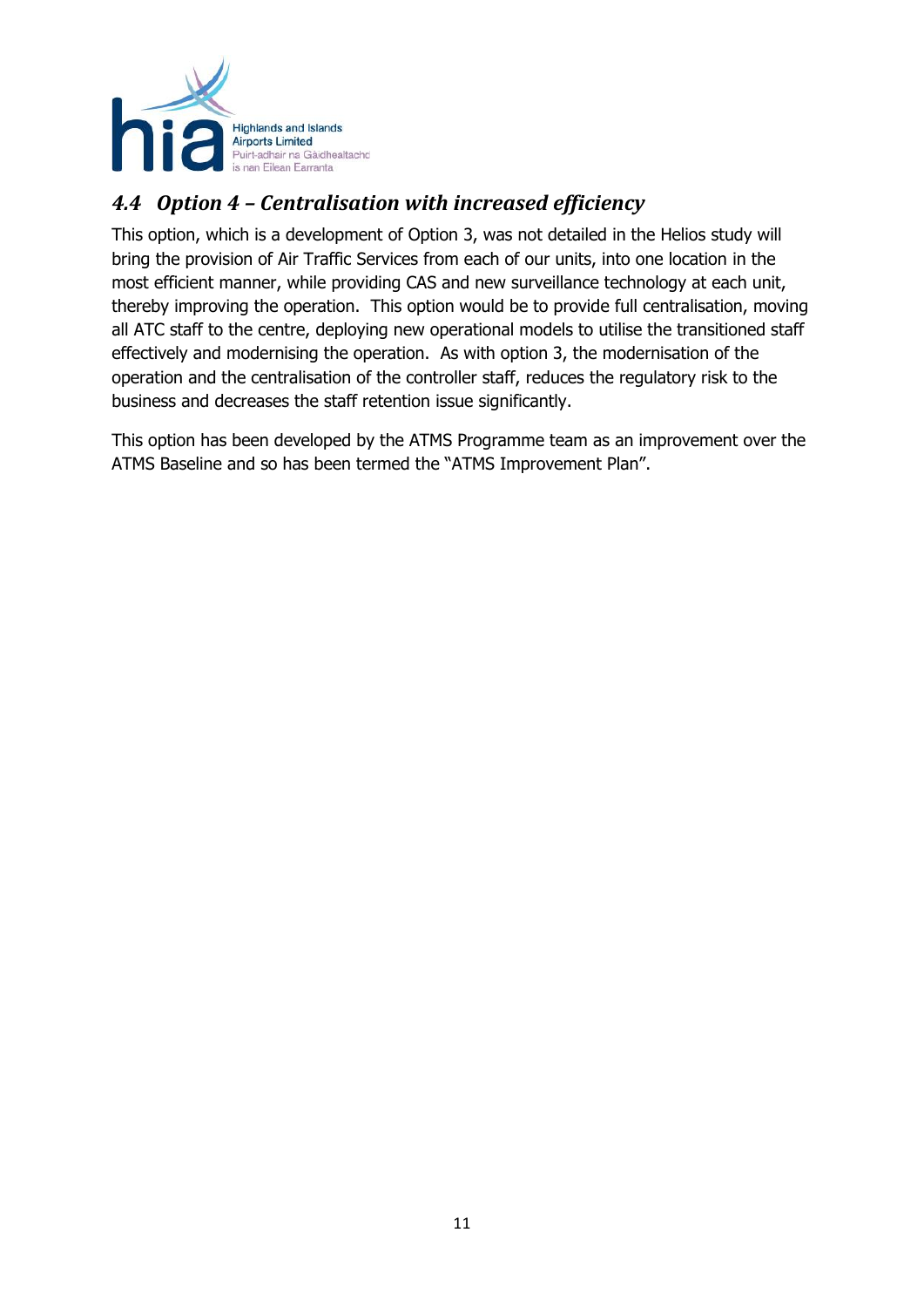

# <span id="page-11-0"></span>**5 Proposed Solution**

## <span id="page-11-1"></span>*5.1 Option 4 – Centralisation with increased efficiency*

As the decision has been taken by the HIAL Board and the Scottish Government to proceed with the ATMS programme and undertake a centralisation and modernisation exercise, thereby dealing with the regulatory and staffing issues, Option 1 (Business as Usual) and Option 2 (Helios Baseline) can be discounted.

Now that the Programme has been thoroughly scoped, Option 3 (ATMS Baseline), the timescales for delivery of that option have been confirmed as ten years. However, undertaking the change over this timeframe will lead to a significant revenue spend across the Programme, due to the additional personnel required.

After detailed exploration of the different potential methodologies of delivering the programme, Option 4 (ATMS Improvement Plan) was developed. This option can be delivered within the timeframe, at a lower capital and revenue delta than was originally defined, whilst fully delivering the level of service required.

The recommendation, to deliver the programme outlined in Option 4 (ATMS Improvement Plan) was approved by the HIAL Board for submission to Transport Scotland.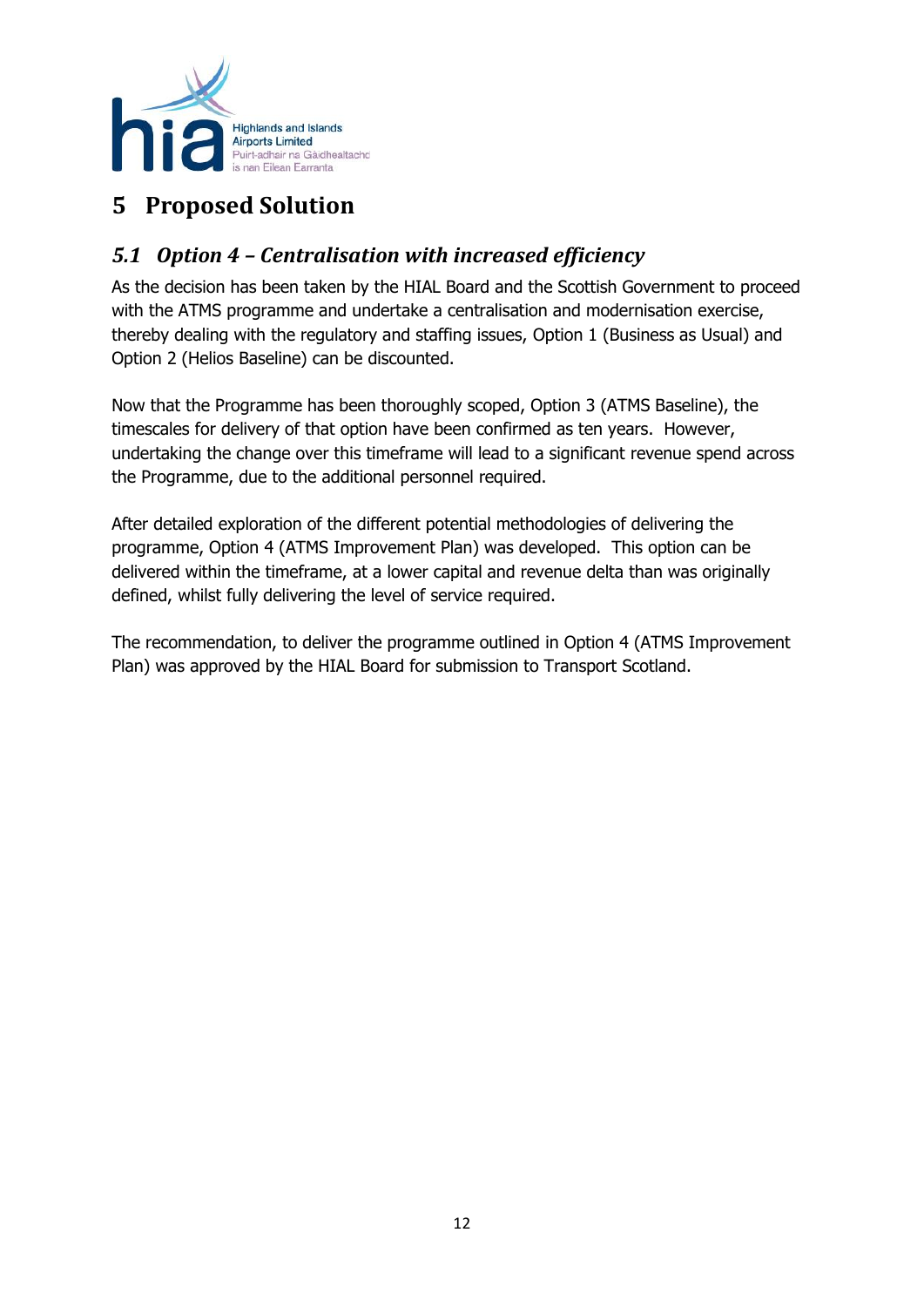

# <span id="page-12-0"></span>**6 Economic Case**

# <span id="page-12-1"></span>*6.1 Through-life Costs*

| Option                                                                                                                             |                                                                                                       |                  | 15 Year Cost                                             | <b>Notes</b>                                                                                                                                                        |  |  |  |  |  |  |  |  |
|------------------------------------------------------------------------------------------------------------------------------------|-------------------------------------------------------------------------------------------------------|------------------|----------------------------------------------------------|---------------------------------------------------------------------------------------------------------------------------------------------------------------------|--|--|--|--|--|--|--|--|
| 1 - Business As Usual (BAU)<br>Capital<br>Revenue<br><b>Total</b>                                                                  |                                                                                                       |                  | 10,301,734<br>167,772,048<br>178,073,782                 | Non-viable option. For reference purposes only.<br>Costs based upon capital expenditure plan and existing staff<br>numbers/costs (adjusted for inflation).          |  |  |  |  |  |  |  |  |
| 2 - Helios Baseline                                                                                                                | <b>ATMS Programme Capital</b><br><b>Operational Revenue</b><br><b>Total</b>                           | £<br>£<br>£      | 19,829,522<br>278,514,703<br>298,344,225                 | Minimal change option.<br>Costs based on Helios Scoping Study Option 1 assumptions, adjusted<br>where necessary for additional or more current information.         |  |  |  |  |  |  |  |  |
| 3 - ATMS Baseline                                                                                                                  | <b>ATMS Programme Capital</b><br><b>ATMS Programme Revenue</b><br><b>Operational Revenue</b><br>Total | £<br>£<br>£<br>£ | 33,585,418<br>28,663,826<br>191,939,917<br>254,189,161   | Full delivery option, over 10 year period.<br>Costs based on Helios Scoping Study Option 3, adjusted where necessary<br>for additional or more current information. |  |  |  |  |  |  |  |  |
| 4 - ATMS Improvement Plan<br><b>ATMS Programme Capital</b><br><b>ATMS Programme Revenue</b><br><b>Operational Revenue</b><br>Total |                                                                                                       | £<br>£<br>£<br>£ | 32,165,090<br>13,510,021<br>205, 163, 443<br>250,838,554 | Efficient full delivery option, over 6 years.<br>Costs based on the ATMS team's detailed delivery plan.                                                             |  |  |  |  |  |  |  |  |

Note: Option 1 is Non-viable, as explored in 4.1 above. Additionally, this option does not include a significant capital spend (approx. £28m) on replacement of ATC towers, which, if not replaced as part of the Programme, would have to be detailed and then delivered.

These figures above include an updated capital/revenue split, which has been refined as part of this submission.

#### <span id="page-12-2"></span>*6.2 Risks to ATMS Improvement Plan*

An extraction of the ATMS risk register is shown in Appendix 2.

#### <span id="page-12-3"></span>*6.3 Benefit of ATMS Improvement Plan*

- Reduced Capital spend (£1.4m) over life of Programme when compared to ATMS Baseline.
- Reduced Programme Revenue spend (£15.1m) over the life of the Programme when compared to ATMS Baseline.
- Reduced delivery timescale and Programme expenditure.
- Introduction of a resilient and sustainable operation four years earlier.
- Reduced staff uncertainty around transition timescales.
- Enables corporate ATC resilience risks (ageing infrastructure, outmoded operational practices, staff resilience, training single point of failure) to be mitigated more swiftly.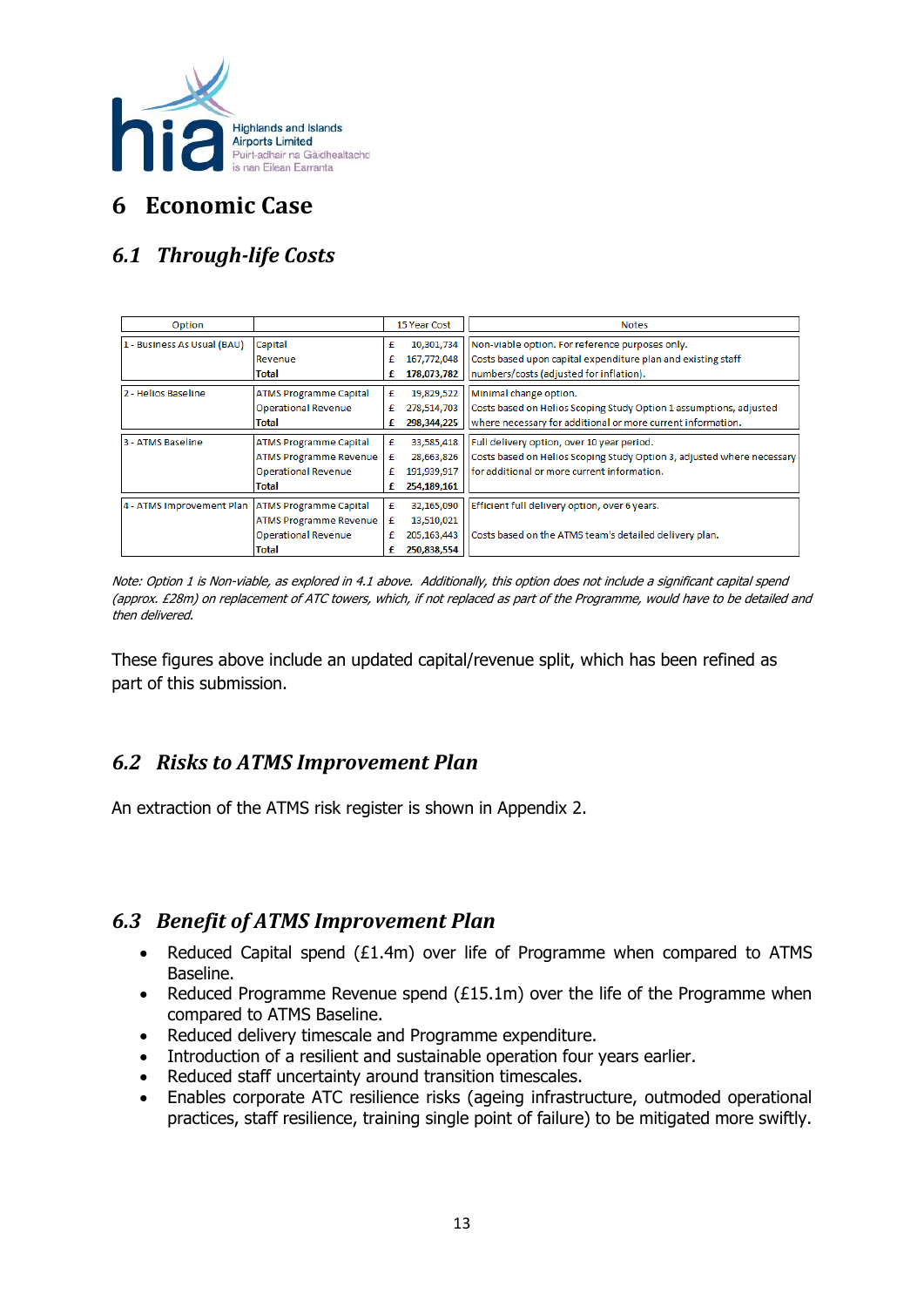

## <span id="page-13-0"></span>*6.4 Airfield Specific Costs*

The below table includes the Capital and Revenue breakdown for each airfield (as far as can be attributed directly), as well as the direct Programme costs, to be borne irrespective of the number of Remote Tower airfields delivered.

|                             | Programme  | Inverness | <b>Dundee</b> | Stornoway | Kirkwall  | Sumburgh  | <b>Benbecula</b> | <b>Wick</b> | Total      |
|-----------------------------|------------|-----------|---------------|-----------|-----------|-----------|------------------|-------------|------------|
|                             |            |           |               |           |           |           |                  |             |            |
| Capital                     |            |           |               |           |           |           |                  |             |            |
| <b>ATMS Programme Costs</b> | 20.021.356 | 1.061.456 | 1.808.115     | 1.809.788 | 1.810.441 | 1.918.279 | 1.874.537        | 1.861.118   | 32,165,090 |
| Revenue                     |            |           |               |           |           |           |                  |             |            |
| <b>ATMS Programme Costs</b> | 6,840,307  | 365,816   | .150,323      | 081,853   | 182,130   | 952.382   | 1,008,443        | 928.768     | 13,510,021 |
| Total                       | 26,861,662 | 1.427.272 | 2,958,438     | 2,891,641 | 2.992.571 | 2,870,661 | 2,882,979        | 2,789,886   | 45,675,110 |

Notes<br>1. These are total programme costs, including FY19/20 funding of £2,392m

## <span id="page-13-1"></span>*6.5 Long-term Tower Capital investment*

At this time, there is minimal inclusion of capital investment for existing tower refurbishment/replacement in the 10 year Capital Plan, partly as the plan was built with the understanding the Programme would go ahead and negate the need such works.

However, while it is expected that HIAL could retain the assets as-is throughout this timeframe, refurbishment and/or replacement will be required for all ATC towers in the subsequent decade. The detail of this activity requires development, but high level estimates indicate that, should the programme not replace existing towers, approx. £30m would be required over this period to fund the critical works.

#### <span id="page-13-2"></span>*6.6 Contingency*

At the IDM Board on 9<sup>th</sup> December 2019, the need for further Capital and Revenue contingency coverage was identified.

A 10 per cent capital contingency was considered sufficient for procurement of the main Remote Tower solution. However, following experience on recent capital projects the IDM Board recommended this should be increased and we have therefore reviewed our contingency to 25 per cent.

Additional revenue contingency was increased from £8k to £16k per person to cover for potential unforeseen overspend.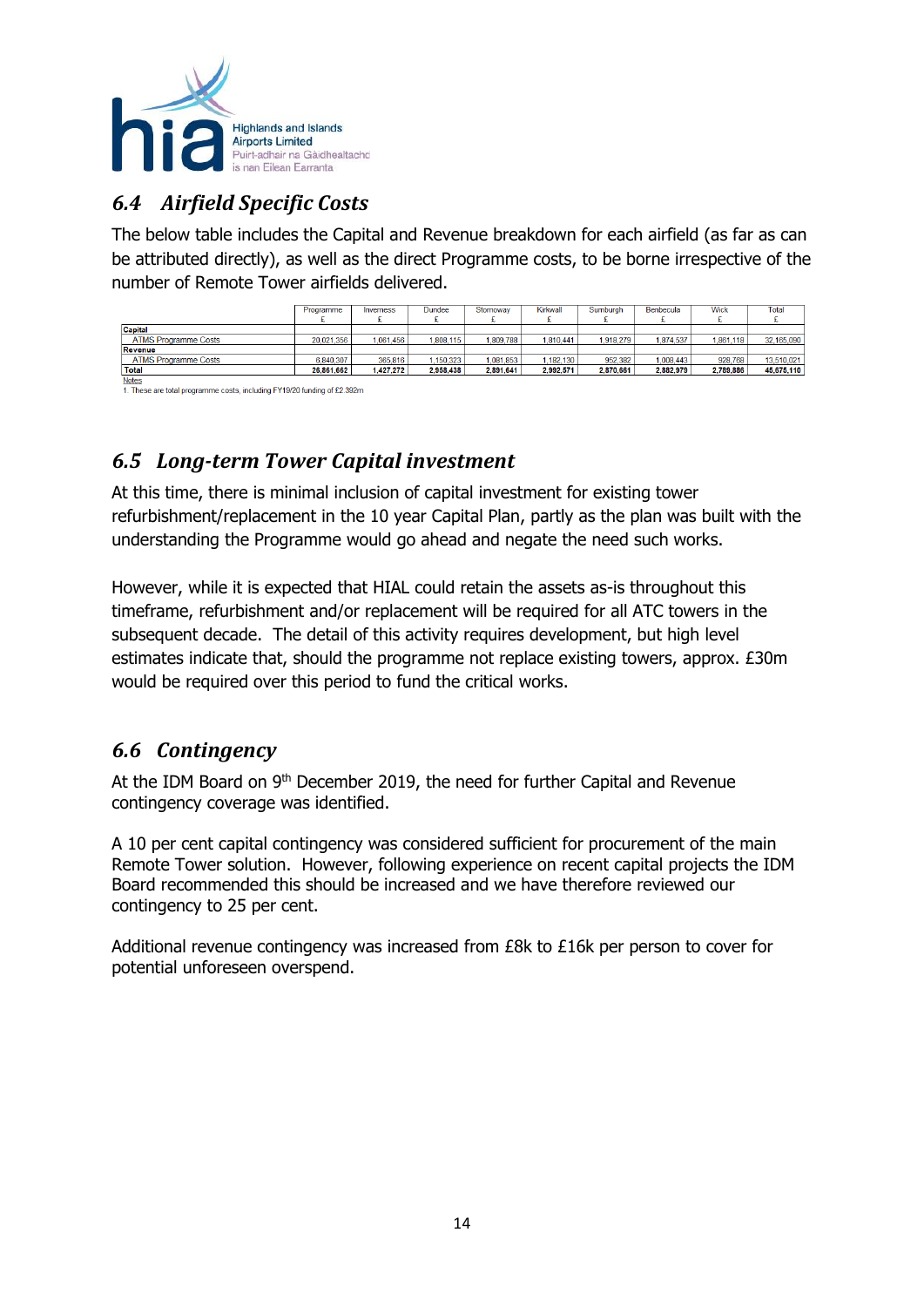

The increased funding needed to cover the contingency requirement is shown here:

|                                       | FY20/21    | FY21/22    | FY22/23   | FY23/24   | FY24/25   | FY25/26 | <b>TOTAL</b> |
|---------------------------------------|------------|------------|-----------|-----------|-----------|---------|--------------|
|                                       |            |            |           |           |           |         |              |
| <b>Capital</b>                        |            |            |           |           |           |         |              |
| <b>ATMS Programme Requirement</b>     | 11,137,312 | 11,504,039 | 4.081.696 | 3,533,975 | 643,949   | 55,272  | 30,956,243   |
| <b>Additional Contingency</b>         | 637,500    | 1.147.500  | 382,500   | 382,500   |           |         | 2,550,000    |
| <b>Total</b>                          | 11.774.812 | 12.651.539 | 4.464.196 | 3.916.475 | 643.949   | 55.272  | 33.506.243   |
|                                       |            |            |           |           |           |         |              |
| Revenue                               |            |            |           |           |           |         |              |
| Additional ATMS Programme Requirement | .452.169   | 1.663.462  | 3.383.180 | 3.351.027 | 1.783.510 | 693.885 | 12,327,234   |
| <b>Additional Contingency</b>         |            |            | 65.564    | 58.526    | 51.008    |         | 175.098      |
| Total                                 | 1,452,169  | 1,663,462  | 3,448,743 | 3,409,553 | 1,834,518 | 693.885 | 12,502,332   |

Notes<br>1. Does not include £2.392m funding released for FY19/20

The budget includes funding for Flexible Early Severance (EFS) for an estimated number HIAL staff who may chose this option. Provision has not been made within the programme budget for staff who choose not to transfer to the new CSS and do not wish to take (FES).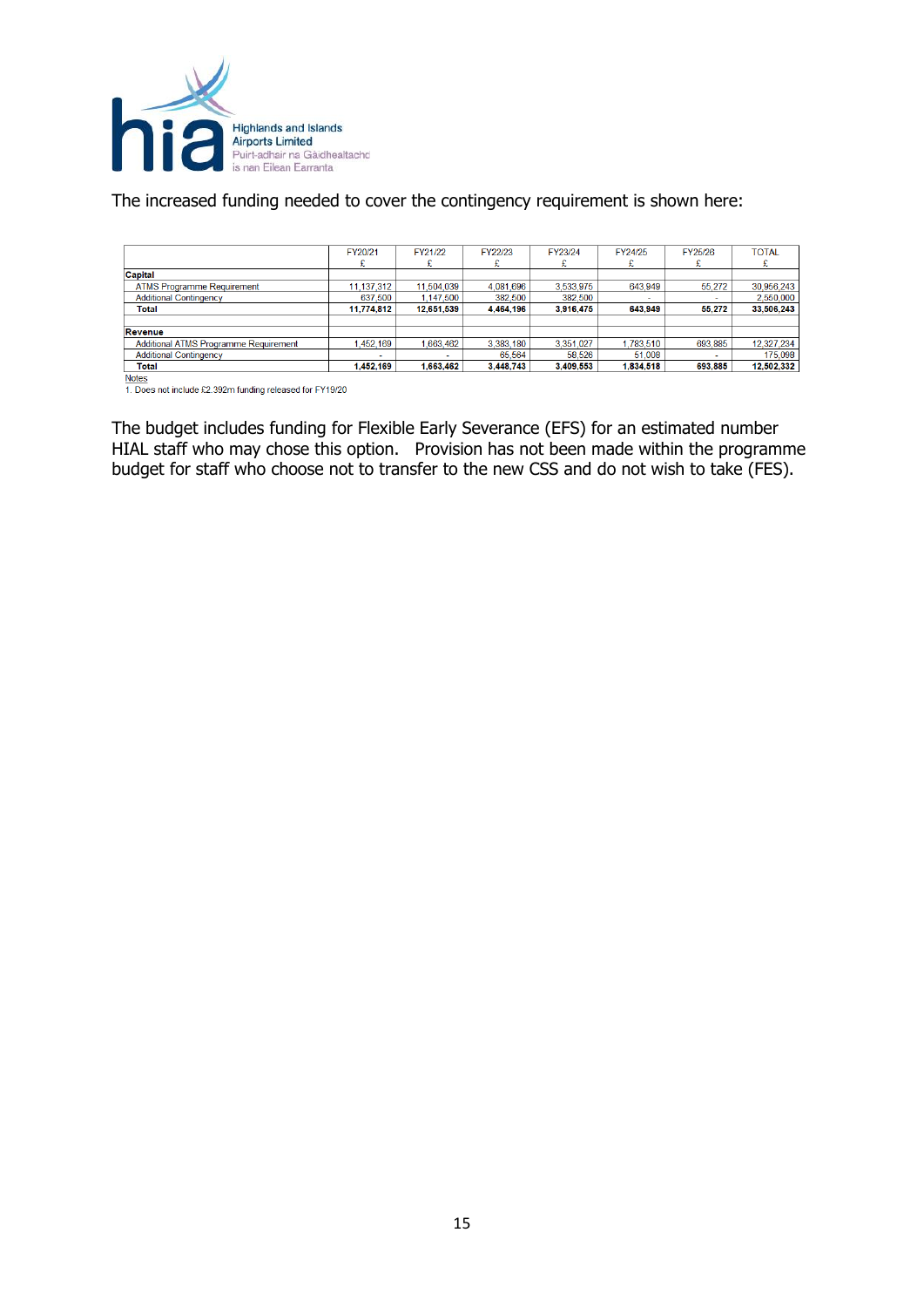

#### <span id="page-15-0"></span>*6.7 Further operational efficiencies and opportunities*

Providing air navigation services in the most safe, effective and efficient way has been a driving focus for the Programme Team.

The development of the options appraisal for this business case provided an opportunity to review our proposals to ensure Air Navigation Services are proportionate for the scheduled flights and air traffic at each of the airports included the programme. This highlighted the difference in service provision for airports with similar air traffic movements.

Any change is not without challenge (the military range for Benbecula and overflights at Wick being standout risks), but proposals can be developed further for clarity.

The opportunities below have been put forward as options for further exploration and any efficiencies a result are not accounted for within the overall funding request for the ATMS Programme.

#### <span id="page-15-1"></span>**6.7.1 Revision of service to Airport Flight Information Service (AFIS) at Benbecula**

Currently, Benbecula, while providing critical services to the Western Isles, handles a low number of aircraft movements per year at under 4,000 (For example, Stornoway handles over 10,000 and Kirkwall over 14,000). As can be seen from the table in 6.4, the airportspecific cost of deployment of the ATMS Programme into Benbecula is £2.88m.

An alternative approach may be possible in revising the level of service from ATC to AFIS (similar to the level of service provided in Islay). By undertaking this change, airline operations could safely carry on providing a service, however the cost to the taxpayer could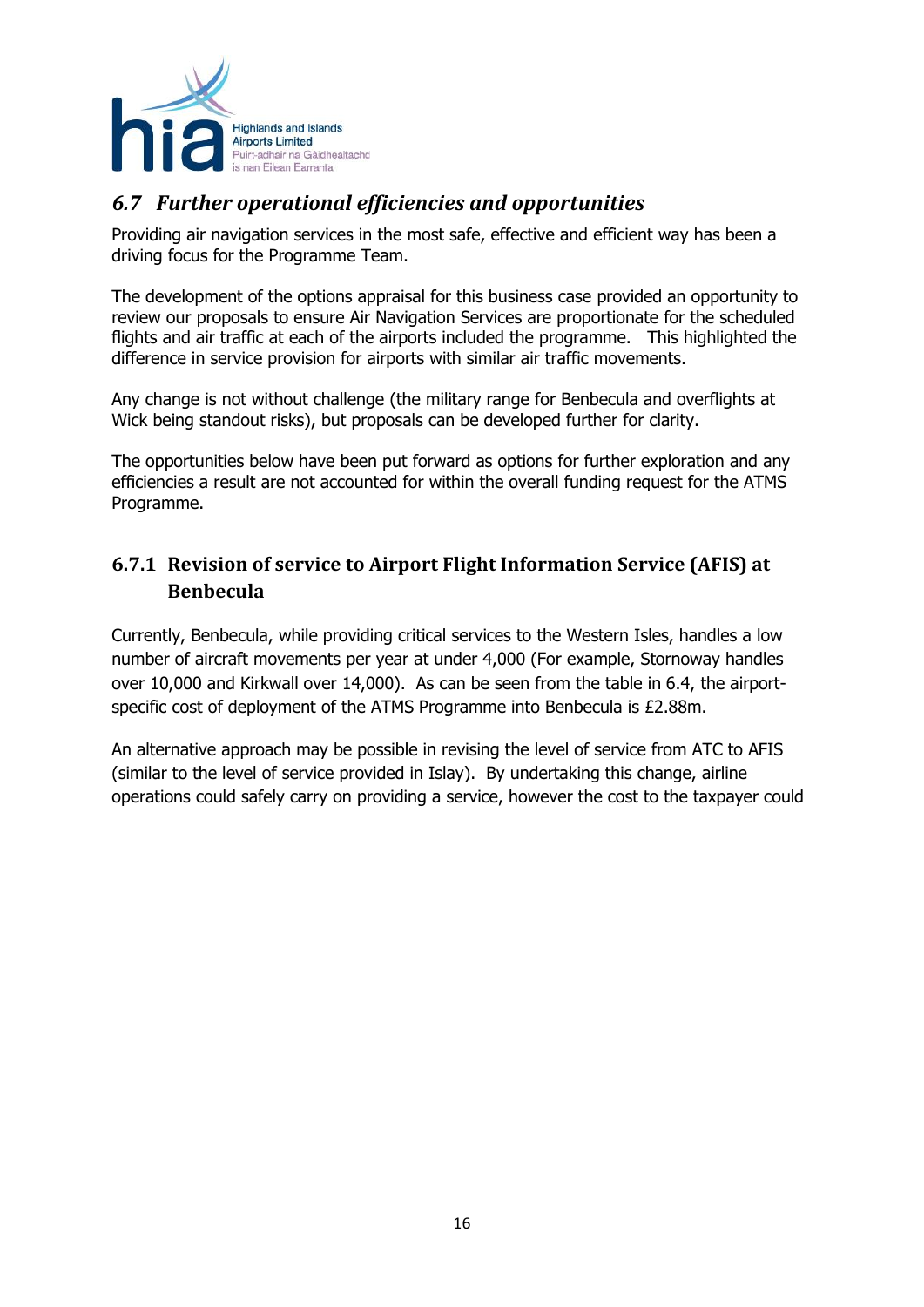

be reduced by the programme cost of £2.88m. This proposal could release a revenue saving in the region of £1m per annum.

This proposal would have an additional benefit of providing staff who cannot, or do not wish to relocate to the CSC an alternative, locally retained, role as an AFISO in their island location.

#### <span id="page-16-0"></span>**6.7.2 Revision of service from Air Traffic Control (ATC) to Airport Flight Information Service (AFIS) at Wick**

Wick handles a low number of aircraft movements per year at around 4,000. As can be seen from the table in 6.4, the airport-specific cost of deployment of the ATMS Programme into Wick is £2.79m to train the staff and deploy the equipment.

An alternative approach may be possible to revise the level of service from ATC to AFIS, but with the addition of a radar position, shared with Kirkwall. By undertaking this change, the safety of the operation at the airport will increase significantly, due to the provision of surveillance, airline operations could continue unaffected, and employment opportunities for full time AFISO staff will become available – ensuring a retention of jobs in the local community.

The implementation of this change would allow staff to be released to join the programme at a significantly earlier stage. This is something that has been highlighted as a priority by ATC staff during engagement discussions.

#### <span id="page-16-1"></span>**6.7.3 Review the place of Dundee within the ATMS Programme**

There is an opportunity to review the appropriate positioning of Dundee within the ATMS programme.

Dundee, as part of the ATMS Programme, presents significant challenge in defining the most appropriate solution for Air Navigation Services. Unlike Benbecula and Wick with just under 4,000, Dundee has the highest number of aircraft movements of any airport in the HIAL group. Most of these being small, non-passenger carrying, training flights with limited opportunities for income generation.

Additionally, given the volume of traffic at Dundee, it will not be possible to perform Approach Radar Control (APS) from a single, Radar In The Tower (RITT) position, as is the current model for mid-sized airports such as Kirkwall. Due to the increase in Controller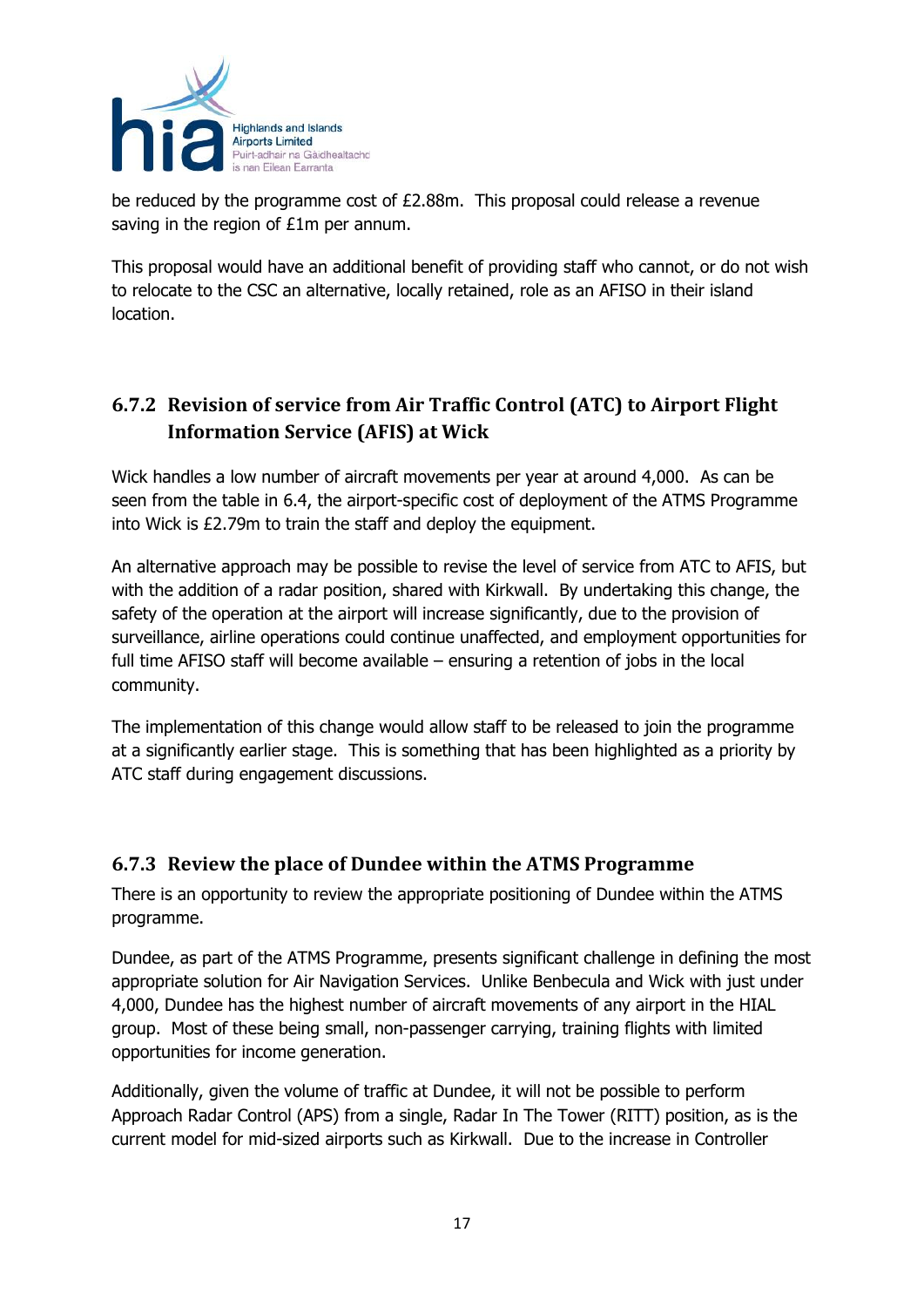

workload, Dundee will require a two-position operation – a Remote Tower and a radar position, similar to Inverness and Sumburgh.

In order to deliver services from two positions, an increase in staff will be required, from the seven currently providing the operation to 14 in the CSC. The overall impact to salaries of increased controller numbers and Radar validations is a direct increase of around £1.1m per annum to the long-term revenue cost of the operation. Additionally, the inclusion of Dundee in the ATMS programme will require the capital outlay of between £2.96m and £7.8m (dependant on the required surveillance solution) in direct Programme costs.

#### <span id="page-17-0"></span>*6.8 Income generation opportunities*

As an outcome of delivering the ATMS programme, a number of income generation opportunities present themselves for serious consideration.

The safe, effective, delivery of the Programme remains the highest priority. Therefore, whilst considered viable, the options have not been developed fully

#### <span id="page-17-1"></span>**6.8.1 Provision of Air Traffic Services (ATS) to non HIAL airports**

Upon the successful transition of Inverness Tower and Radar into the CSC, HIAL will have demonstrated the technology, concept and ability to deliver that will attract customers who may wish to outsource ATC services.

There will be capacity within the CSC for expanded non-HIAL operations. An initial review of potential customers for this service (namely small- to medium-sized ATC airports in the UK), has highlighted a number of opportunities for further exploration.

In order to deliver the services to another organisation, minimal additional investment would be required from HIAL. This will require deployment of a position into the CSC and camera technology on site. Due to the multi-unit endorsements the staff at the CSC will have, HIAL will be able to offer ATC services with lower controller numbers than a standalone operation could sustain.

#### <span id="page-17-2"></span>**6.8.2 Delivery of Remote Tower Operation to external organisations**

Upon completion of the HIAL Remote Tower operation delivery into the CSC, HIAL will be the only Air Navigation Service Provider (ANSP) in the UK, and one of only three in Europe to possess the skills and experience to deliver these services. As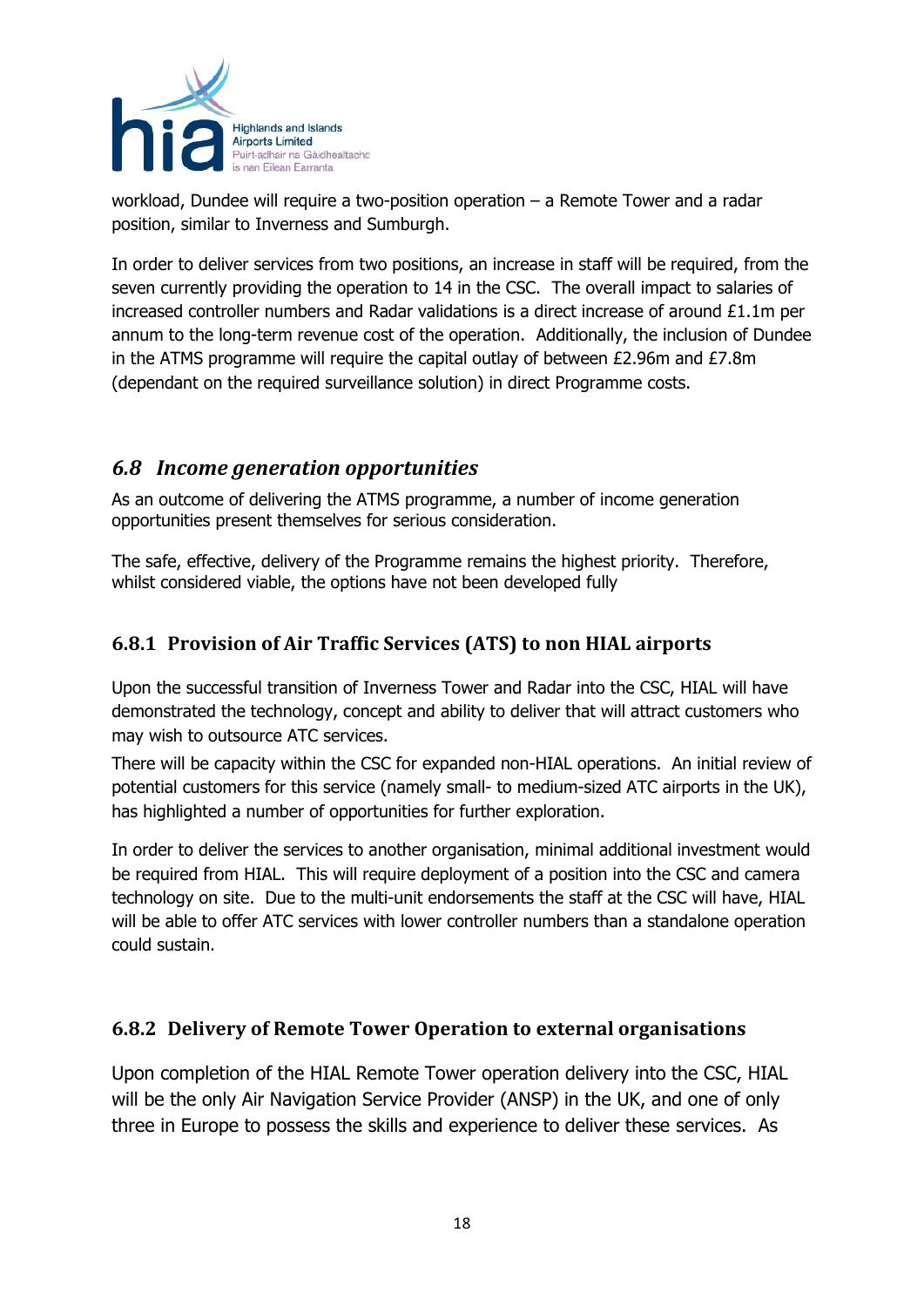

such, an opportunity exists to provide a comprehensive service to other ANSPs who intend to set up a remote tower centre.

As evidenced by Scandinavian Mountain Airport and several Centres in development, the aviation world is moving away from physical ATC towers towards technological solutions. The potential market for the deployment of a ready-designed remote tower operation is significant, with key market areas being those with large numbers of smaller airports (such as Canada, West Africa, Oceania and the Caribbean).

#### <span id="page-18-0"></span>**6.8.3 Delivery of ATC/AFIS training to non-HIAL airport staff**

As part of the Programme, and the wider business requirements, a training centre will be developed to deliver the extensive unit training requirements of the programme.

A future opportunity may exist in the provision of ATC training to external Air Navigation Service Providers. Enhancing internal training provision and exploring opportunities to deliver training to non-HIAL staff has been identified as a significant opportunity for the project.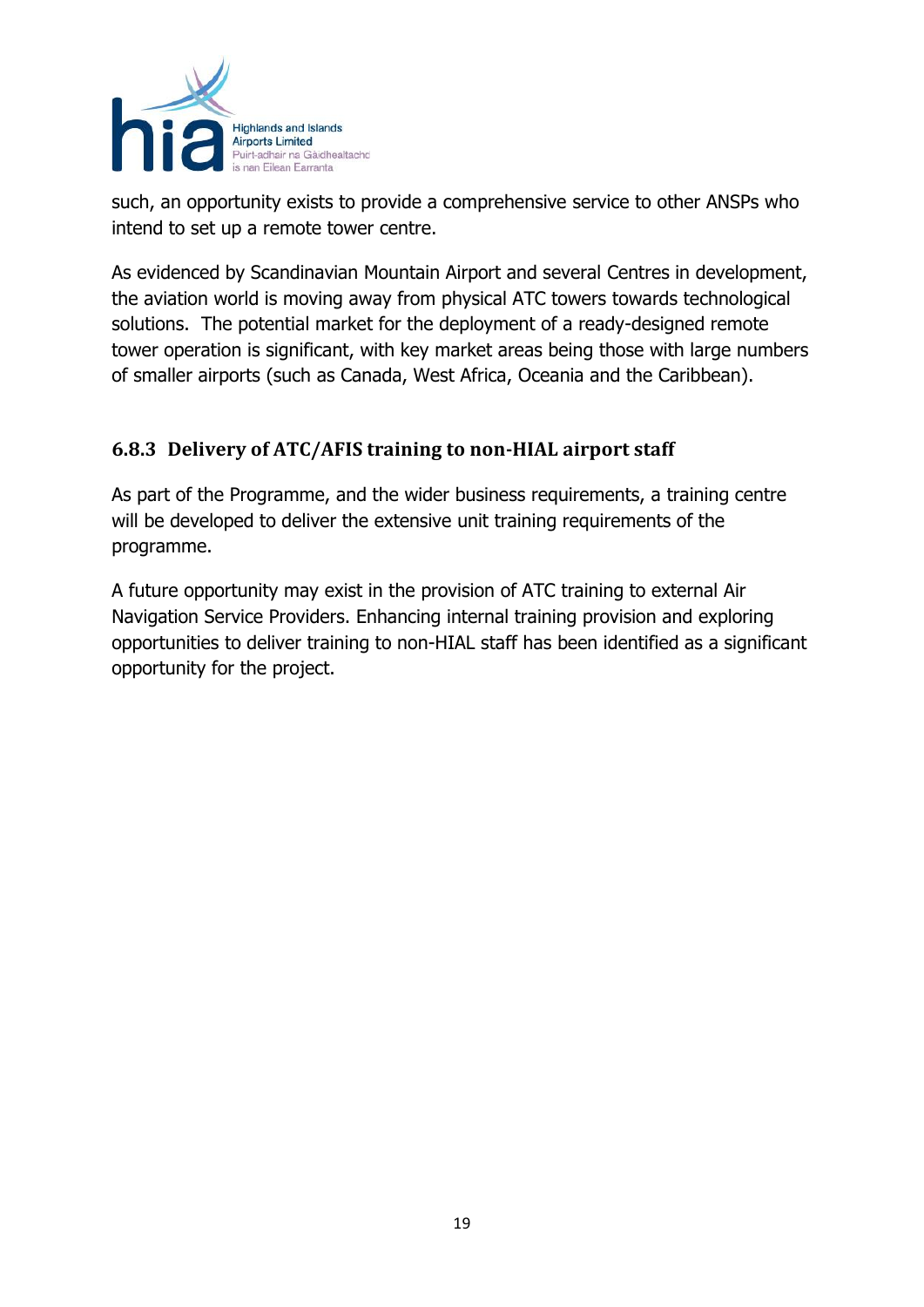

# <span id="page-19-0"></span>**7 People Management**

In initiating the ATMS programme, and preparing for its delivery, the organisation has understood that the management and support of people will be as important as providing a technical solution that delivers an enhanced and future proofed service.

With a world shortage of qualified controllers it is imperative that the programme maximises the opportunity to retain as many existing controllers as possible. The programme has been designed to ensure this objective can be achieved wherever possible. This includes a focus on ensure that existing staff receive the appropriate training to operate in the new CSC as well as an appropriate support package to allow both them and their families to relocate to Inverness.

Using the principles of Investors in People, our company values and our Organisational Change policy the company is committed to managing the implementation in a way that maximises the opportunities for the company whilst minimising the disruption for staff.

At an early stage, the programme has directly engaged with staff, highlighting the positive aspects of the new operation, while emphasising the company will do everything possible to minimise the impact of the change on our people. The delivery of a bright, modern centre, with advanced technology and the latest operational methods will be an attraction in itself to many staff. However, the implementation of a new operation will not succeed if staff do not embrace the change.

The most significant risk to the programme exists around current staff who may choose not to transition into the CSC. This could result in a significant number of controllers opting not to join the CSC, resulting in an over-reliance on the recruitment of external controllers. The Scottish Government's commitment to 'non-compulsory redundancy' presents further challenges.

#### <span id="page-19-1"></span>*7.1 Resettlement*

Staff have raised concerns around the need to relocate, the opportunity to commute and the ability to retrain on new equipment. The programme must be in a position to provide suitable and sufficient support to address these concerns through attractive terms and conditions and support packages.

We will fully engage with our staff and their families to present them with a clear and practical picture around relocation.

A specialist relocation company will be appointed to fully engage with our staff and their families, to help us develop the most appropriate arrangements. To meet this commitment we have made an initial budget allocation of £8k for each move to the CSC. This will be subject to further refinement following the engagement exercise.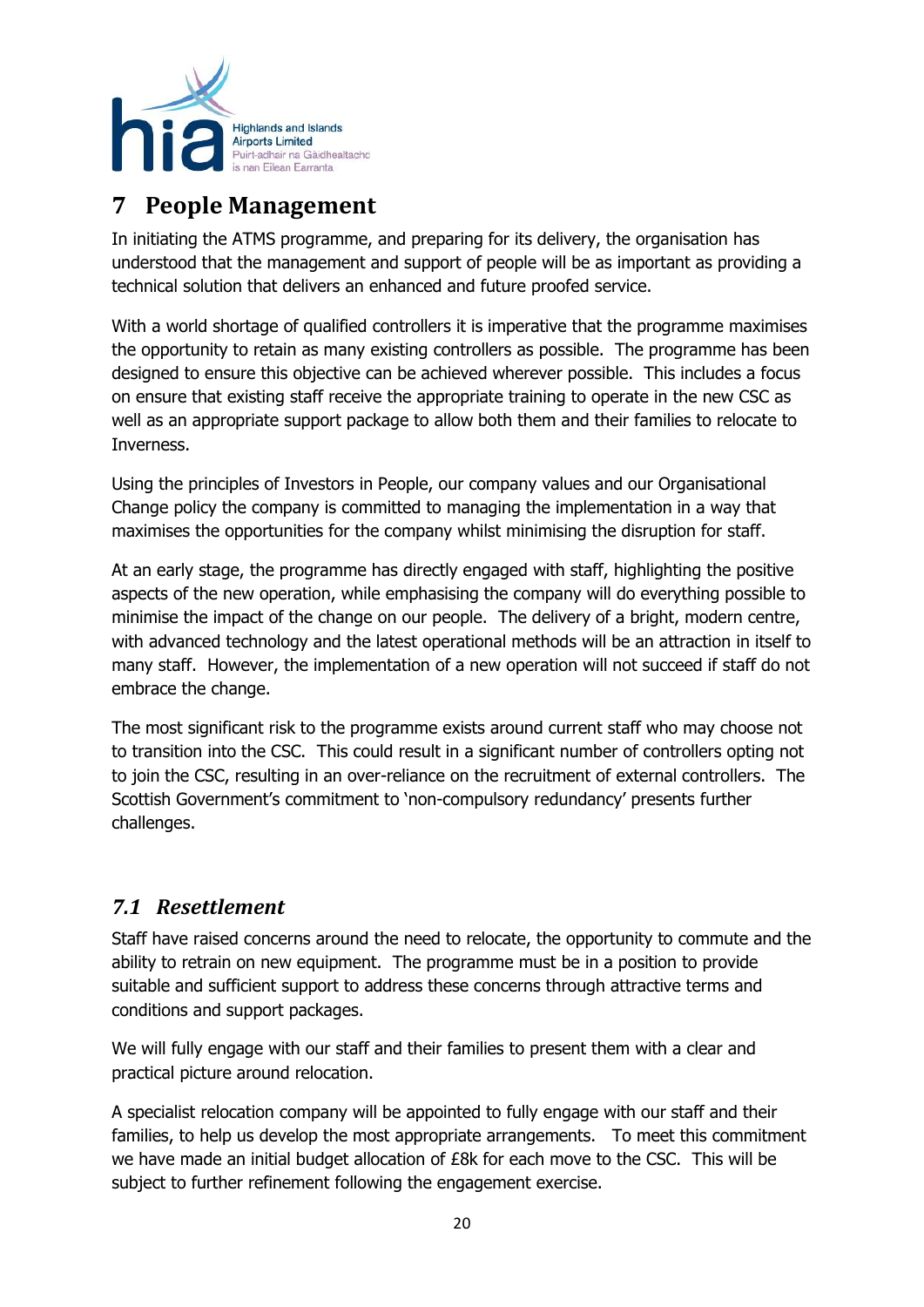

## <span id="page-20-0"></span>*7.2 Commuting*

For those to whom relocation remains impossible, commuting options are being developed to enable staff to stay at home as much as possible, while still providing a vital air traffic control service for their local communities.

Our engagement with staff has highlighted that some would actively pursue this option as a means of mitigating the impact to personal lives.

Options for commuting are still in development. In order to be successful, creative solutions and flexible working work require to be explored to enable staff and operational needs to be met.

#### <span id="page-20-1"></span>*7.3 Working Patterns*

The primary objective of designing working patterns and rosters will be to resource the new CSC to meet demand at all times. Wherever possible a balance can be achieved between meeting the needs of the company and the individual members of staff thus ensuring a good work-life balance can be achieved for all staff.

Margins will require to be built into CSC rosters to cope with potential disruptions and ensure effective service delivery at all times.

#### <span id="page-20-2"></span>*7.4 Training*

In order to deliver a new model of air traffic control, a significant investment in training is required. Most of our controllers will be upskilled to provide Radar Approach Control (APS).

To ensure our staff receive the best opportunity possible to succeed, additional investment will be required to provide pre-course support will be tailored towards individual strengths and weaknesses. Each controller will have a personal Training Plan on developing them into APS controllers, the plan will contain:

- Pre-course material for work at home
- Pre-course webinars to demonstrate equipment and best practice
- Familiarisation periods at active APS units
- Tailored course materials
- Supported learning before, during and after the courses
- Re-running of specific course objectives to help those who need the support

This is in addition to the standard training packages of approximately  $E20k$  per head and, as with all unit training, will be conducted within the CSC environment.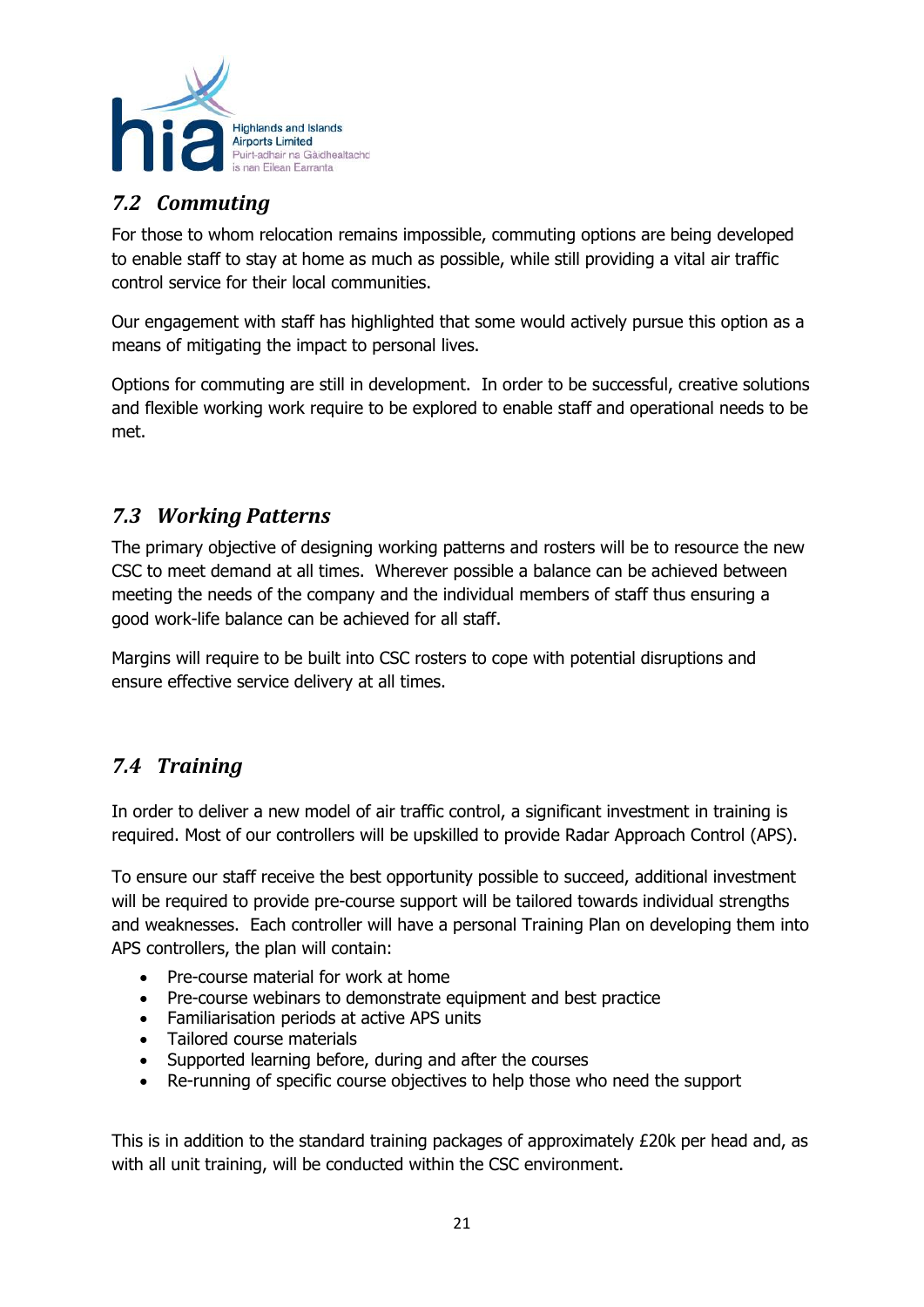

# <span id="page-21-0"></span>**8 Centralised Surveillance Centre (CSC) Building**

The requirement for the ATMS programme is for a single building from which to deliver all of HIAL's Air Traffic Control (ATC) services. In order to ensure that the transitions from existing towers proceed without issue, the centre must be completed and fitted-out before the Inverness (INV) tower transition begins in mid-2022.

The initial CSC design proposals have been drafted; giving a preliminary output and provides the anticipated number of operational positions and the area required for each position. From this output, the overall requirements for the centre have been scoped. Altogether, this information allowed the key area requirement of the building to be defined.

A detailed review was performed on the options for a building to house the centre, including existing available buildings and various new build locations. From the discovery works performed, only one existing building met the programme requirements, while two plots of land were favourable for a new build option. Upon completion of the options analysis looking at timescales, risk, cost, environmental and social impact, as well as a host of other factors - the HIAL Board approved the purchase and refit of New Century House in Inverness.

A table with the costs for the option submitted to the HIAL Board are shown below:

| <b>Option</b>                     | <b>Site area</b> | <b>Building</b><br>floor space<br>(m2) | <b>Building</b><br>Purchase<br>Price | Renovation<br>Cost | <b>Land Price</b><br>$(125$ year<br>lease) | Annual<br>Common<br><b>Services</b><br><b>Contribution</b><br>(based on 25 | <b>New Build</b><br>Cost | Land &<br><b>Building</b><br><b>Transaction</b><br>Tax (LBTT) | <b>Total</b> | <b>Risk</b>                                             | <b>Max total</b><br>(inc. risk) | <b>Comments</b>                                                    |
|-----------------------------------|------------------|----------------------------------------|--------------------------------------|--------------------|--------------------------------------------|----------------------------------------------------------------------------|--------------------------|---------------------------------------------------------------|--------------|---------------------------------------------------------|---------------------------------|--------------------------------------------------------------------|
|                                   |                  |                                        |                                      |                    |                                            | yrs)                                                                       |                          |                                                               |              |                                                         |                                 |                                                                    |
| Renovation of existing building - |                  |                                        |                                      |                    |                                            |                                                                            |                          |                                                               |              |                                                         |                                 | Risk calculated as +40% of<br>renovation cost as per Riba accuracy |
| New Century House                 | 1.3 acres        |                                        | 2,700   £ 2,500,000 £ 4,024,035      |                    |                                            |                                                                            |                          | £                                                             |              | 113,500 £ 6,637,535 £ 1,609,614 £ 8,247,149 range       |                                 |                                                                    |
|                                   |                  |                                        |                                      |                    |                                            |                                                                            |                          |                                                               |              |                                                         |                                 | Risk calculated as + 50% of new                                    |
| New Build -<br>IABP Plot 3/8      | l acre           | 2.021                                  |                                      |                    | 250,000 £<br>£                             |                                                                            | 31,250 £6,295,000 £      |                                                               |              | 1,000   £ 6,577,250   £ 3,147,500   £ 9,724,750   range |                                 | build cost as per Riba accuracy                                    |
|                                   |                  |                                        |                                      |                    |                                            |                                                                            |                          |                                                               |              |                                                         |                                 |                                                                    |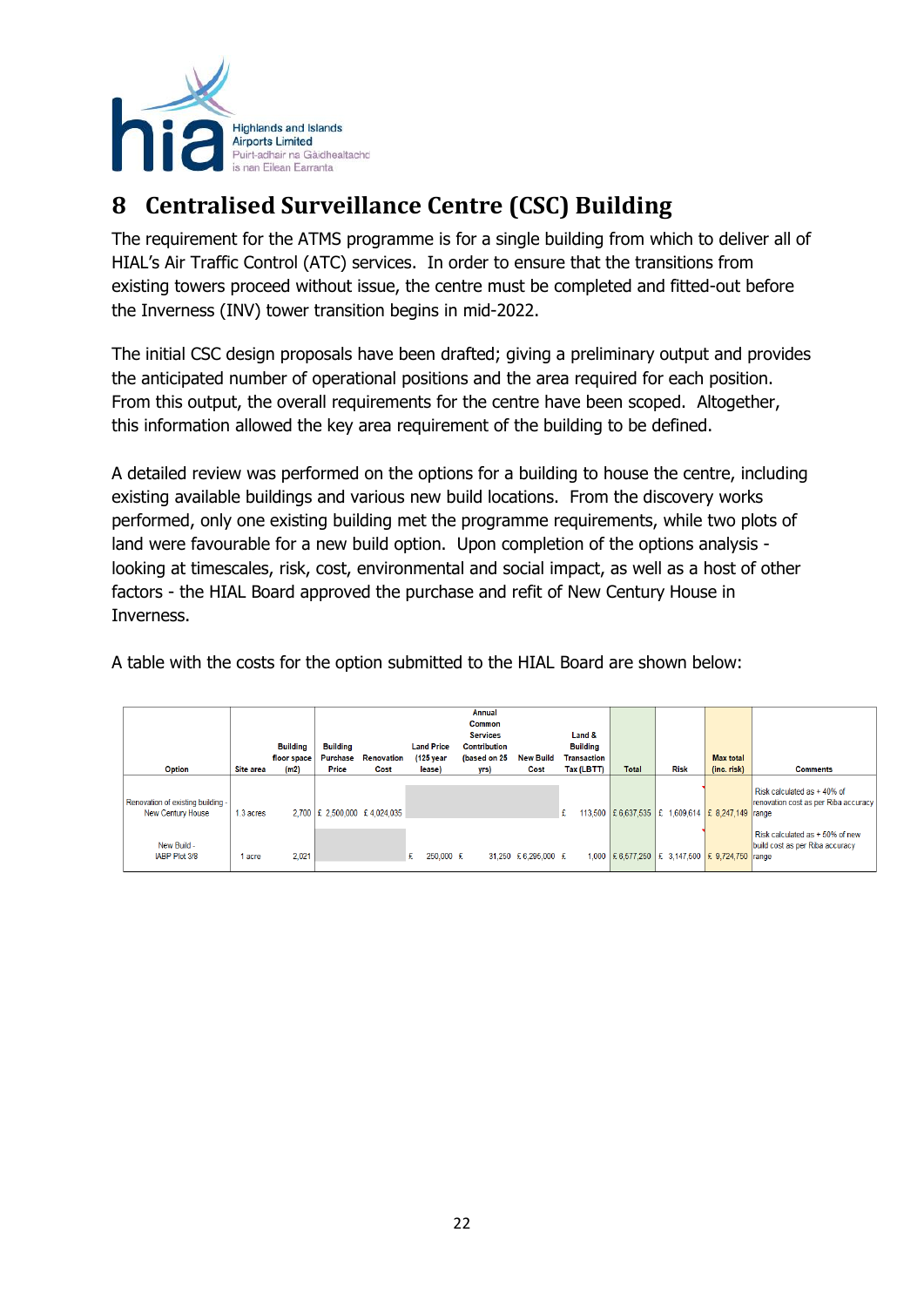

# <span id="page-22-0"></span>**9 Commercial Case**

## <span id="page-22-1"></span>*9.1 Procurement Strategy*

An updated summary of the Programme's Contract and Procurement Strategy is attached. The strategy is that a Solution Provider (which may be a consortium) will deliver as much as possible of the Remote Tower Solution under a single contract. Where there is good reason (such as cost, risk, time or market appetite), certain elements of the programme will be delivered under other contracts. To the maximum extent possible, the Solution Provider will participate in design and specification of relevant elements of the programme that are outside its scope of delivery.

## <span id="page-22-2"></span>*9.2 Service Streams and Required Output*

The programme will deliver a combined air-traffic control service for in-scope HIAL airports.

The current timeline for procurement to provide outputs to support the service is as follows:

| Gateways                                          |     |  |     |     |     |                                                 |     |                |   |                         |            |            |  |     |  |     |  |     |                                                                                                          |  |  |  |  |  |  |  |  |  |  |     |                |   |   |                |                |  |
|---------------------------------------------------|-----|--|-----|-----|-----|-------------------------------------------------|-----|----------------|---|-------------------------|------------|------------|--|-----|--|-----|--|-----|----------------------------------------------------------------------------------------------------------|--|--|--|--|--|--|--|--|--|--|-----|----------------|---|---|----------------|----------------|--|
|                                                   |     |  |     |     |     | 1 Initiation (Business Case, CM, Prof Services) |     |                |   |                         |            |            |  |     |  |     |  |     | 4 Pre-Delivery (Tender, Evaluation, Contract)                                                            |  |  |  |  |  |  |  |  |  |  |     |                |   |   |                |                |  |
|                                                   |     |  |     |     |     | Planning (Feasibility, Outline Design/Spec)     |     |                |   |                         |            |            |  |     |  |     |  |     | 5 Delivery (Works/Services/Goods delivered)                                                              |  |  |  |  |  |  |  |  |  |  |     |                |   |   |                |                |  |
|                                                   |     |  |     |     |     | Pre-Tender (Detailed Design/Spec/Tender Docs)   |     |                |   |                         |            |            |  |     |  |     |  |     | 6 Closing (Lessons Learned/End of Project Report)                                                        |  |  |  |  |  |  |  |  |  |  |     |                |   |   |                |                |  |
|                                                   |     |  |     |     |     |                                                 |     |                |   |                         |            |            |  |     |  |     |  |     |                                                                                                          |  |  |  |  |  |  |  |  |  |  |     |                |   |   |                |                |  |
| <b>Project Name</b>                               | Apr |  | May | Jun | Jul |                                                 | Aug | 2019/20<br>Sep |   | Oct                     | <b>Nov</b> | <b>Dec</b> |  | Jan |  | Feb |  | Mar | 2020/21<br>May  <br><b>Nov</b><br><b>Dec</b><br>Aug<br>Sep<br>Oct<br>Feb<br>Jun<br>Jul  <br>Apr  <br>Jan |  |  |  |  |  |  |  |  |  |  | Mar |                |   |   |                |                |  |
| <b>CAPITAL</b>                                    |     |  |     |     |     |                                                 |     |                |   |                         |            |            |  |     |  |     |  |     |                                                                                                          |  |  |  |  |  |  |  |  |  |  |     |                |   |   |                |                |  |
| Remote Tower and Combined Surveillance Solution   |     |  |     |     |     |                                                 |     |                |   |                         |            |            |  |     |  |     |  |     |                                                                                                          |  |  |  |  |  |  |  |  |  |  |     |                |   |   |                |                |  |
|                                                   |     |  |     |     |     |                                                 |     |                |   |                         |            |            |  |     |  |     |  |     |                                                                                                          |  |  |  |  |  |  |  |  |  |  |     |                |   |   |                |                |  |
| Consultancy Framework (Airspace Change)           |     |  |     |     |     |                                                 |     |                |   |                         |            |            |  |     |  |     |  |     |                                                                                                          |  |  |  |  |  |  |  |  |  |  |     |                |   |   |                |                |  |
| <b>Fresson House Refurbishment</b>                |     |  |     |     |     |                                                 |     |                |   |                         |            |            |  |     |  |     |  |     |                                                                                                          |  |  |  |  |  |  |  |  |  |  |     |                |   |   |                |                |  |
| Professional Services (Fresson House) (Mini-Comp) |     |  |     |     |     |                                                 |     |                |   |                         |            |            |  |     |  |     |  |     |                                                                                                          |  |  |  |  |  |  |  |  |  |  |     |                |   |   |                |                |  |
| Relocation Specialist (SG Framework Call-Off)     |     |  |     |     |     |                                                 |     |                |   | $\overline{\mathbf{5}}$ |            | 5          |  |     |  |     |  |     |                                                                                                          |  |  |  |  |  |  |  |  |  |  |     |                |   |   |                |                |  |
| <b>Radar Simulator</b>                            |     |  |     |     |     |                                                 |     |                |   |                         |            |            |  |     |  |     |  |     |                                                                                                          |  |  |  |  |  |  |  |  |  |  |     |                |   | 5 | 5 <sup>1</sup> | 5 <sup>1</sup> |  |
| <b>Academy Fit-Out</b>                            |     |  |     |     |     |                                                 |     |                |   |                         |            |            |  |     |  |     |  |     |                                                                                                          |  |  |  |  |  |  |  |  |  |  |     |                |   |   |                |                |  |
| <b>Tower Decommissioning</b>                      |     |  |     |     |     |                                                 |     |                |   |                         |            |            |  |     |  |     |  |     |                                                                                                          |  |  |  |  |  |  |  |  |  |  |     |                |   |   |                |                |  |
| <b>Main Connectivity Contract</b>                 |     |  |     |     |     |                                                 |     |                |   |                         |            |            |  |     |  |     |  |     |                                                                                                          |  |  |  |  |  |  |  |  |  |  |     |                |   |   |                |                |  |
| <b>Demo Connectivity</b>                          |     |  |     |     |     |                                                 |     |                |   |                         |            |            |  |     |  |     |  |     |                                                                                                          |  |  |  |  |  |  |  |  |  |  |     |                |   |   |                |                |  |
| <b>Contingency Centre Connectivity</b>            |     |  |     |     |     |                                                 |     |                |   |                         |            |            |  |     |  |     |  |     |                                                                                                          |  |  |  |  |  |  |  |  |  |  |     | 5 <sup>1</sup> | 5 |   | 5              |                |  |
| <b>REVENUE (FROM CSC GO LIVE DATE)</b>            |     |  |     |     |     |                                                 |     |                |   |                         |            |            |  |     |  |     |  |     |                                                                                                          |  |  |  |  |  |  |  |  |  |  |     |                |   |   |                |                |  |
| <b>Term Engineering Contract</b>                  |     |  |     |     |     |                                                 |     |                |   |                         |            |            |  |     |  |     |  |     |                                                                                                          |  |  |  |  |  |  |  |  |  |  |     | 1 1 1          |   |   |                |                |  |
| <b>Power Contract</b>                             |     |  |     |     |     |                                                 |     | 111            | 2 |                         |            |            |  |     |  |     |  |     |                                                                                                          |  |  |  |  |  |  |  |  |  |  |     |                |   |   |                |                |  |
| <b>Facilities Contract</b>                        |     |  |     |     |     |                                                 |     |                |   |                         |            |            |  |     |  |     |  |     |                                                                                                          |  |  |  |  |  |  |  |  |  |  |     |                |   |   |                |                |  |

The ATMS Programme team will deliver the following outputs with the support of experts procured under the Consultancy framework shown in the planner:

- ATCO Transition;
- Concept of Operations;
- Operational Requirements;
- Airspace Change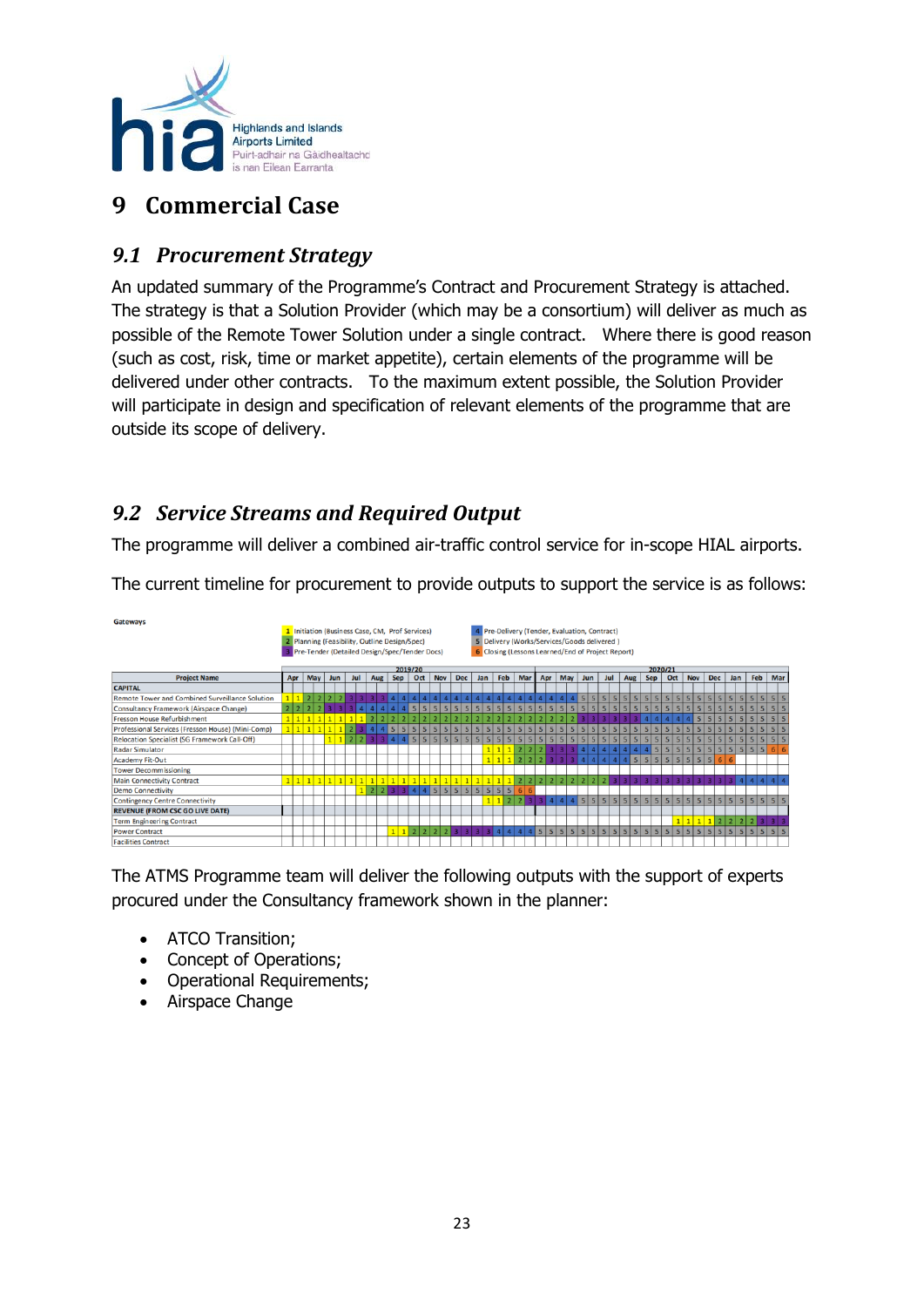

#### <span id="page-23-0"></span>*9.3 Potential Risk Apportionment*

|                                   |             | <b>Potential Allocation</b> |                                                                  |
|-----------------------------------|-------------|-----------------------------|------------------------------------------------------------------|
| <b>Risk Category</b>              | <b>HIAL</b> | <b>Supplier</b>             | <b>Shared</b><br>between<br><b>HIAL &amp;</b><br><b>Supplier</b> |
| Design Risk                       |             |                             | X                                                                |
| Construction and Development Risk |             |                             | X                                                                |
| Transition and Development Risk   |             |                             | X                                                                |
| Availability and Performance Risk |             |                             | X                                                                |
| Operating risk                    | X           |                             |                                                                  |
| Technology and obsolescence risk  |             |                             | X                                                                |
| <b>Residual Value Risks</b>       | X           |                             |                                                                  |
| Financing risks                   | X           |                             |                                                                  |
| Legislative risks                 |             |                             | X                                                                |
| <b>Brexit</b>                     |             |                             | X                                                                |
| Other Programme Risks             | Χ           |                             |                                                                  |

#### <span id="page-23-1"></span>*9.4 Potential Payment Mechanisms*

Appropriate forms of payment mechanism are:

- Fixed price/costs, e.g. supplier would be paid a fixed price for completing each activity in its programme.
- Payment on the delivery of agreed outputs: E.g., supplier would be paid a fixed amount when each airport goes live.

Details of the payment mechanism may be subject of negotiation during the procurement process.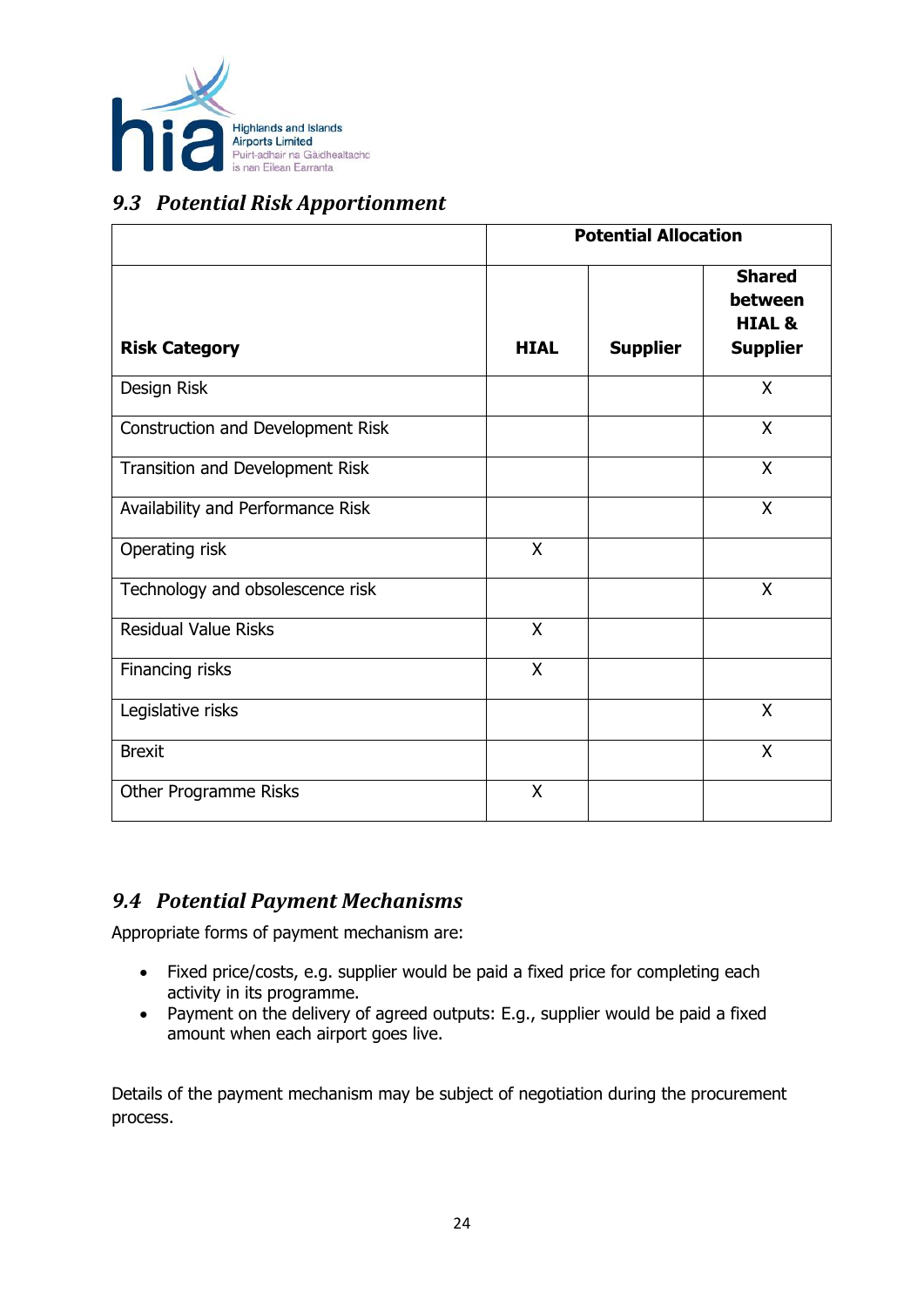

Target Costs and other forms of gain/pain share mechanism have been discounted on the basis of HIAL's funding situation. The annual Scottish Government funding cycle does not permit.

## <span id="page-24-0"></span>*9.5 Key Contract Provisions and Accountancy Treatment*

Initial contract work has identified that a modified form of the NEC3 form of contract would be suitable for use on the Solution Provider Contract.

Related contracts (such as professional services contracts) will also use the NEC3 suite of contracts, which is familiar to HIAL.

| <b>Key Contract Clauses</b>                        |                                                                                                                                                                                                                                                                                                                                                                           |  |  |  |  |  |  |  |  |  |  |  |  |
|----------------------------------------------------|---------------------------------------------------------------------------------------------------------------------------------------------------------------------------------------------------------------------------------------------------------------------------------------------------------------------------------------------------------------------------|--|--|--|--|--|--|--|--|--|--|--|--|
| <b>Duration of</b><br><b>Contract:</b>             | Equipment Lifecycle (assume 15 years).<br>Initial Six-Year Delivery Period plus:                                                                                                                                                                                                                                                                                          |  |  |  |  |  |  |  |  |  |  |  |  |
|                                                    | Period for optional purchase of additional CWPs;<br>Equipment Refresh;<br>Provision of Spares;<br>Third/Fourth Line Support                                                                                                                                                                                                                                               |  |  |  |  |  |  |  |  |  |  |  |  |
| <b>Break Clauses:</b>                              | Contract should a right for HIAL to terminate if the Solution<br>Provider cannot deliver a prototype system to HIAL's<br>satisfaction.                                                                                                                                                                                                                                    |  |  |  |  |  |  |  |  |  |  |  |  |
| <b>Solution Provider</b><br><b>Responsibility:</b> | Integrate all elements of programme to ensure successful<br>$\bullet$<br>CSC "go-live"<br>Design to meet HIAL's Operational Requirements;<br>Supply and install Remote Tower Solution for initial<br>phase(s);<br>Supply and install Surveillance equipment;<br>Specify connectivity requirements;<br>Supply and install the Solution at further airports as<br>required. |  |  |  |  |  |  |  |  |  |  |  |  |
| <b>HIAL Responsibility:</b>                        | Provide Customer Assets (defined and agreed through<br>$\bullet$<br>negotiation);<br>Provide information on and access to people, sites and<br>exiting equipment.                                                                                                                                                                                                         |  |  |  |  |  |  |  |  |  |  |  |  |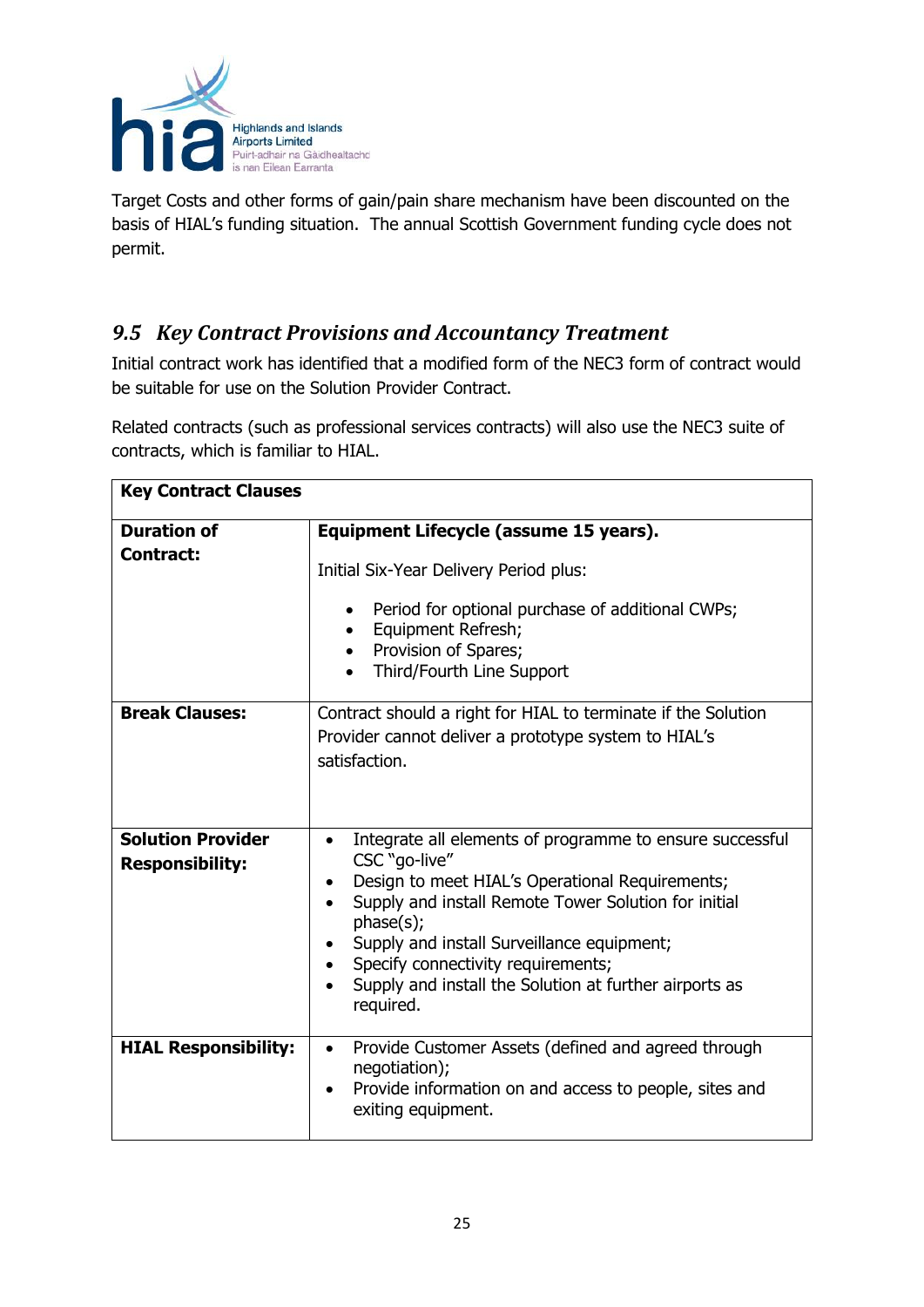

| <b>Payment</b>               | HIAL's preference would be for the bulk of payment on the           |                     |  |  |  |  |  |  |  |  |  |  |
|------------------------------|---------------------------------------------------------------------|---------------------|--|--|--|--|--|--|--|--|--|--|
| <b>Mechanism:</b>            | delivery of agreed outputs (i.e. as each phase becomes live).       |                     |  |  |  |  |  |  |  |  |  |  |
|                              |                                                                     |                     |  |  |  |  |  |  |  |  |  |  |
|                              |                                                                     |                     |  |  |  |  |  |  |  |  |  |  |
| <b>Change Control:</b>       | Per NEC3 contract.                                                  |                     |  |  |  |  |  |  |  |  |  |  |
|                              |                                                                     |                     |  |  |  |  |  |  |  |  |  |  |
|                              |                                                                     |                     |  |  |  |  |  |  |  |  |  |  |
| <b>Remedies:</b>             | Principal "remedy" is that payment is conditional on system "go-    |                     |  |  |  |  |  |  |  |  |  |  |
|                              |                                                                     |                     |  |  |  |  |  |  |  |  |  |  |
|                              | live";                                                              |                     |  |  |  |  |  |  |  |  |  |  |
|                              | Delay damages payable for key milestones.                           |                     |  |  |  |  |  |  |  |  |  |  |
|                              |                                                                     |                     |  |  |  |  |  |  |  |  |  |  |
| <b>Assets</b>                | Property in assets to transfer to HIAL when system goes live;       |                     |  |  |  |  |  |  |  |  |  |  |
|                              |                                                                     |                     |  |  |  |  |  |  |  |  |  |  |
|                              |                                                                     |                     |  |  |  |  |  |  |  |  |  |  |
| <b>Intellectual Property</b> |                                                                     |                     |  |  |  |  |  |  |  |  |  |  |
| <b>Rights:</b>               | HIAL to own all IPRs generated in delivering the CSC (e.g. in       |                     |  |  |  |  |  |  |  |  |  |  |
|                              | Safety Cases, MATS Part 2, Maintenance Exposition);                 |                     |  |  |  |  |  |  |  |  |  |  |
|                              | Supplier to licence its existing IPRs to HIAL with right of use for |                     |  |  |  |  |  |  |  |  |  |  |
|                              | HIAL's contractors (especially term maintenance provider).          |                     |  |  |  |  |  |  |  |  |  |  |
|                              |                                                                     |                     |  |  |  |  |  |  |  |  |  |  |
|                              |                                                                     |                     |  |  |  |  |  |  |  |  |  |  |
|                              |                                                                     |                     |  |  |  |  |  |  |  |  |  |  |
| <b>Compliance with</b>       | Supplier to ensure system complies with UK CAA regulation (in       |                     |  |  |  |  |  |  |  |  |  |  |
| <b>Regulations:</b>          | particular CAP670)                                                  |                     |  |  |  |  |  |  |  |  |  |  |
|                              |                                                                     |                     |  |  |  |  |  |  |  |  |  |  |
|                              |                                                                     |                     |  |  |  |  |  |  |  |  |  |  |
| <b>Contract</b>              | HIAL and Supplier each to appoint contract manager.                 |                     |  |  |  |  |  |  |  |  |  |  |
| <b>Administration:</b>       |                                                                     |                     |  |  |  |  |  |  |  |  |  |  |
|                              |                                                                     |                     |  |  |  |  |  |  |  |  |  |  |
| <b>Dispute Resolution:</b>   | NEC3 Mechanisms.                                                    |                     |  |  |  |  |  |  |  |  |  |  |
|                              |                                                                     |                     |  |  |  |  |  |  |  |  |  |  |
|                              |                                                                     |                     |  |  |  |  |  |  |  |  |  |  |
| <b>Risk Allocation:</b>      | <b>Supplier Risks:</b>                                              | <b>HIAL Risks:</b>  |  |  |  |  |  |  |  |  |  |  |
|                              |                                                                     |                     |  |  |  |  |  |  |  |  |  |  |
|                              | Integration risk;                                                   | Regulatory approval |  |  |  |  |  |  |  |  |  |  |
|                              | Design risk (partial);                                              | risk;               |  |  |  |  |  |  |  |  |  |  |
|                              | Delivery risk;                                                      | Staffing risks.     |  |  |  |  |  |  |  |  |  |  |
|                              | Transition risk (partial);                                          |                     |  |  |  |  |  |  |  |  |  |  |
|                              | System obsolescence (fixed                                          |                     |  |  |  |  |  |  |  |  |  |  |
|                              | period)                                                             |                     |  |  |  |  |  |  |  |  |  |  |
| <b>Contract Options:</b>     | Equipment Refresh (7 year interval)<br>$\bullet$                    |                     |  |  |  |  |  |  |  |  |  |  |
|                              | Additional phases<br>Non HIAL airports/CWPs                         |                     |  |  |  |  |  |  |  |  |  |  |
|                              |                                                                     |                     |  |  |  |  |  |  |  |  |  |  |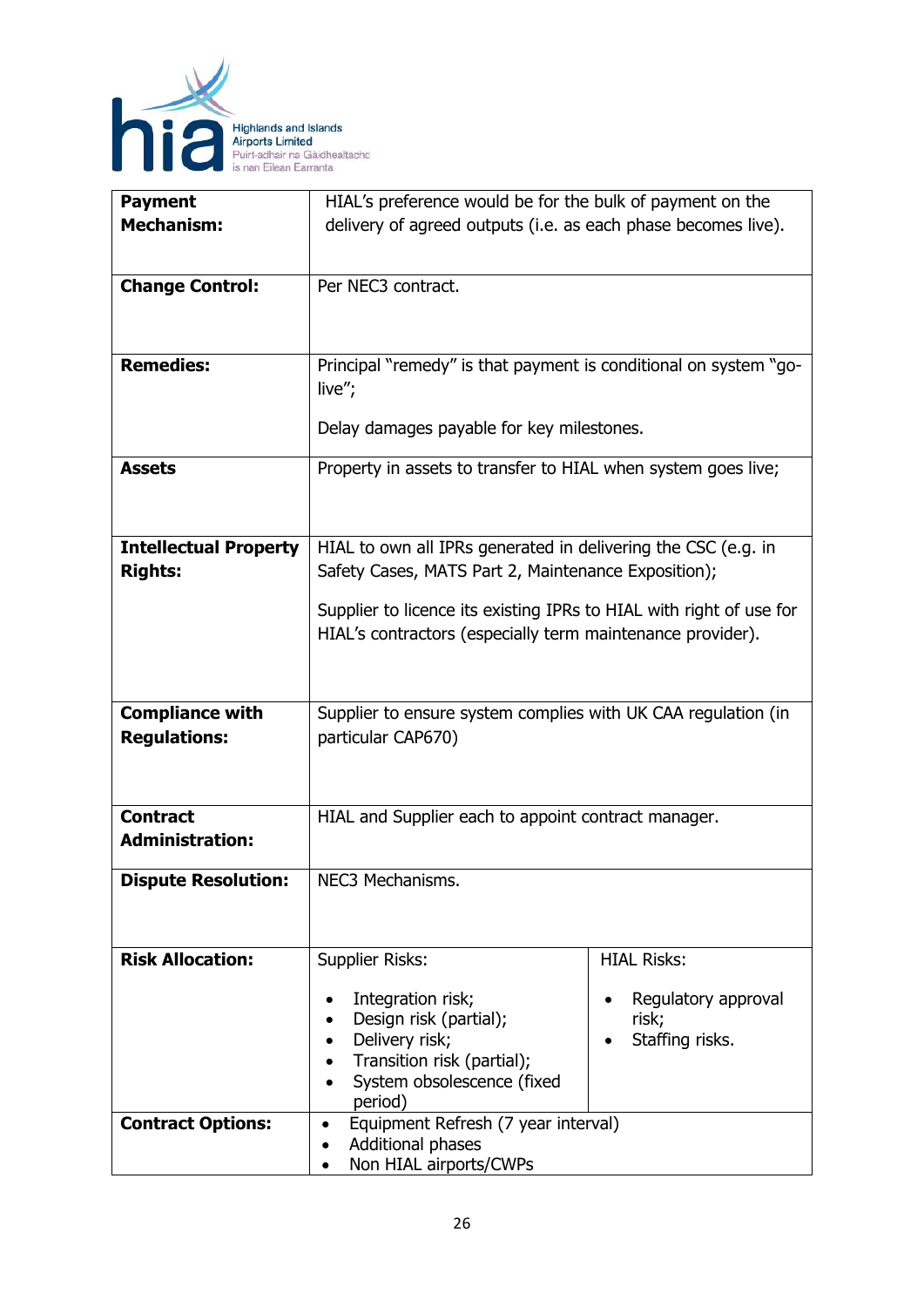

# <span id="page-26-0"></span>**10 Financial Case for Approval**

## <span id="page-26-1"></span>*10.1Detail*

Delivery of the ATMS Improvement Plan requires Capital funding of £31.0m and programme specific Revenue funding of £12.3m over years 2020 to 2026. The anticipated year-by-year split is detailed in Appendix 1. The approval requested is for full programme delivery and does not account for further potential efficiency and income opportunities.

The actual cost and spend profile for the remote tower and surveillance equipment solution is currently unknown. A high-level estimate of £17m, split over years two to five has been included at this stage. The solution cost estimate and spend profile can be refined following input from the down selected supplier group in January 2020.

Following completion of the programme and transition of ATC services to the, there will be an additional operational revenue funding requirement of approx. £3m per annum above the non-viable BAU requirement. Principally, this is driven by increased salary costs associated with the higher level of qualification required in the CSC, as well as the additional maintenance requirement for Remote Tower and surveillance equipment.

Approval is sought for:

- £31.0m capital funding for delivery of the ATMS Programme
- £12.3m revenue funding for the delivery of the ATMS Programme over the duration of the programme
- Commitment to fund the on-going additional HIAL Revenue requirement (approx. £3m per annum), needed to operate the new resilient Remote Tower and Combined Surveillance Centre, from 2024.

#### **See Appendix 1 for financial summary table**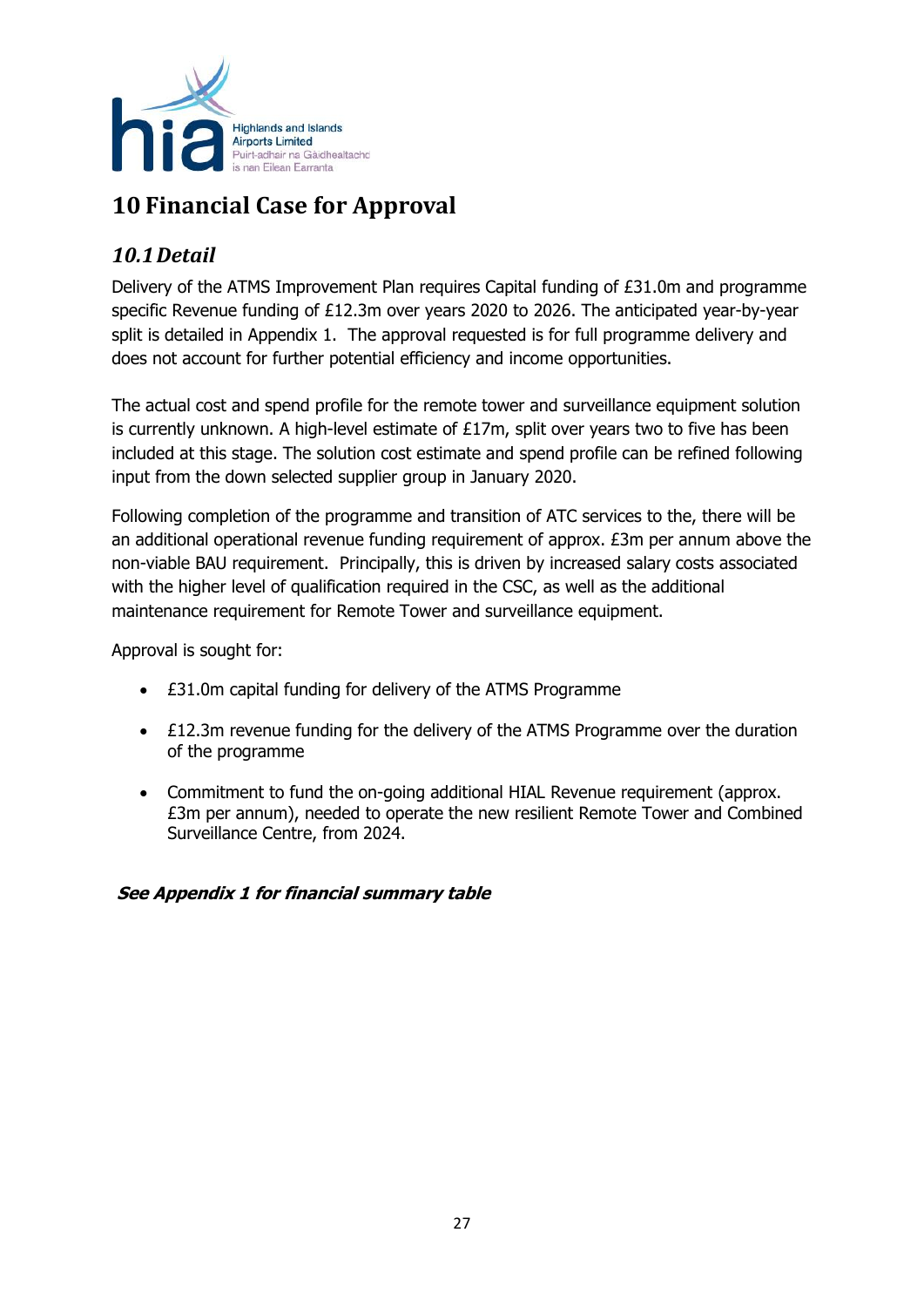

# <span id="page-27-0"></span>**11 Management Case**

#### <span id="page-27-1"></span>*11.1Programme Governance*

Reflecting the critical nature of the ATMS programme, several governance steps have been included in the decision-making process for the Programme. These are designed to ensure the programme is delivered in a safe, controlled, efficient and cost-effective manner.

At the highest level of the business, the HIAL Board is accountable for the overall deliver of the programme within HIAL's wider strategic priorities.

The ATMS Programme Board reports to the HIAL and is responsible for the oversight of the delivery of projects within the ATMS Programme Board.HIAL Prospect branch are represented on the Programme Board.

A dedicated project team has been recruited to deliver all aspects of the ATMS Programme Board. The Programme Director is a member of HIAL's Senior Management Team and provides regular updates on progress.

A specific programme Risk Register is in place to manage the risks associated with the ATMS programme. Significant risks are also monitoring at the Corporate Risk Oversight Group.

Regular opportunities for interface with the Trade Unions is undertaken through a regular meeting schedule.

In addition, a number of other forums are in place where regular programme updates are provided.

Engagement with our staff is key to the success of the Programme. A communication plan was created upon inception and will be continually updated as the programme progresses.

To ensure best practice is followed, that lessons learned across other programmes within Scottish Government purview, are understood and incorporated, the programme will request Audit Scotland perform a formal Gate review as the programme moves from Feasibility and Options, into the Design phase.

#### <span id="page-27-2"></span>*11.2Programme Management*

At the day-to-day working level, the key principals of programme management are applied to ensure good governance.

In order to ensure the programme can deliver benefits, it will be delivered in a timely manner against the Programme Plan. To facilitate this delivery, a comprehensive, detailed schedule has been generated, detailing the principal programme activities. This schedule has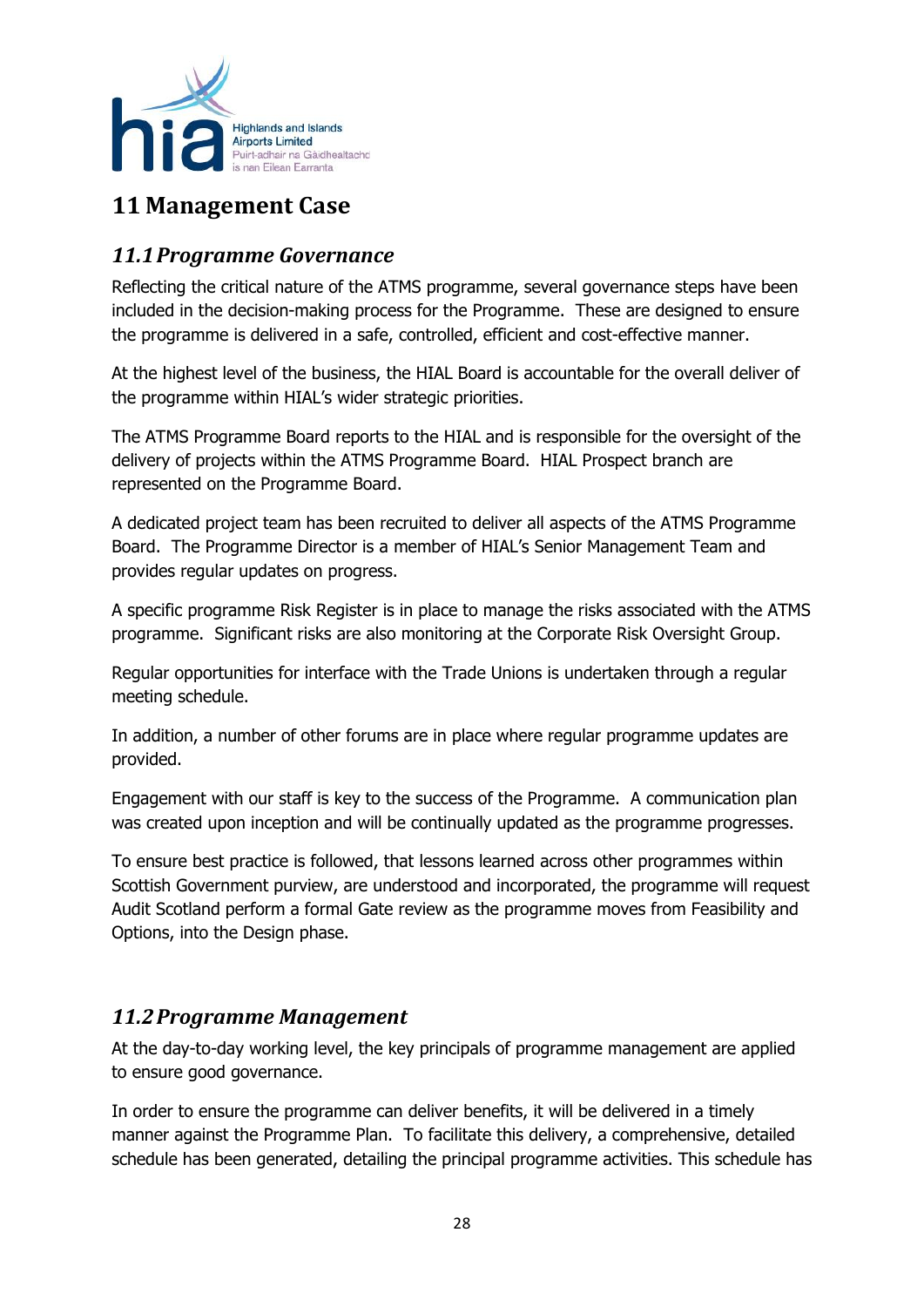

been resourced and has allowed for a full financial breakdown of the Programme to be performed, with subsequent issues, efficiencies and improvements identified.

The developed plan has highlighted a series of milestones, key deliverables that mark critical points in the Programme, be they financial, transitional or delivery-related. Each milestone has a delivery date and costs associated, which will allow cost benefit analysis to be performed. The milestones will form the KPI's, against which the programme success will be measured.

The Programme includes detailed estimates through the life cycle of the programme and these have been provided to the governing Boards.

Detailed financial reporting is provided to the HIAL and ATMS Boards, with progress against spend being tracked. Any variance on estimate is analysed and reported, and any change to the financial baseline requires approval though the ATMS and HIAL Boards.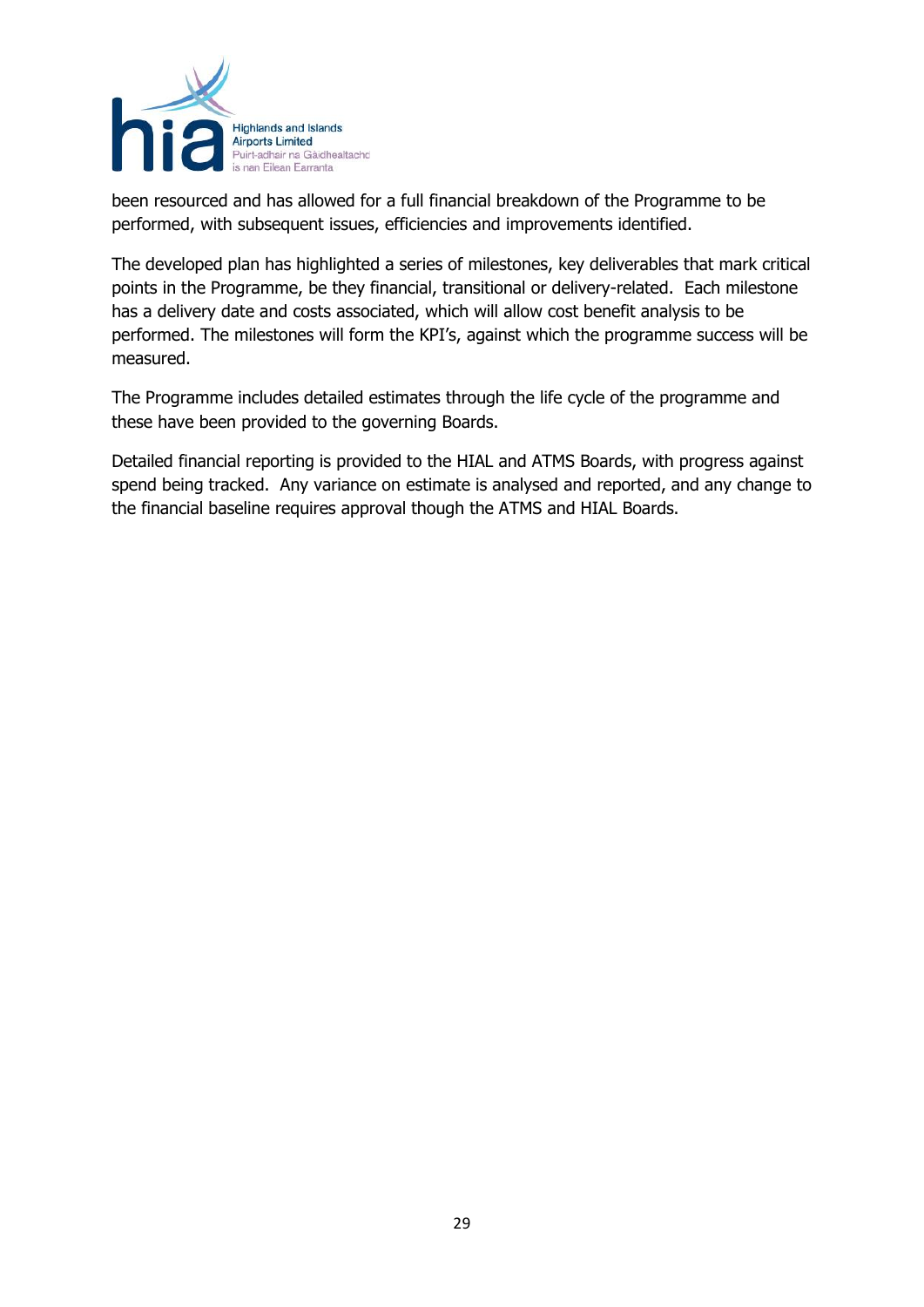

#### **Appendix 1 – Financial Summary table**

|                                                                  | FY19/20        | FY20/21        | FY21/22      | FY22/23        | FY23/24   | FY24/25   | FY25/26        |              |
|------------------------------------------------------------------|----------------|----------------|--------------|----------------|-----------|-----------|----------------|--------------|
|                                                                  | Y <sub>0</sub> | Y <sub>1</sub> | <b>Y2</b>    | Y <sub>3</sub> | Y4        | Y5        | <b>Y6</b>      | <b>TOTAL</b> |
| Capital - Building Purchase (New Century House)                  | 200,000        | 2,300,000      | $\mathbf{r}$ |                |           |           | $\sim$         | 2,500,000    |
| % of Building Cost                                               | 8%             | 92%            | 0%           | 0%             | 0%        | 0%        | 0%             |              |
|                                                                  |                |                |              |                |           |           |                |              |
| Capital - CSC Renovation, Fit-out & associated professional fees | 193,852        | 1,821,693      | 2,345,791    | 458,093        |           |           |                | 4,819,429    |
| % Building Renovation & Fit-out                                  | 4%             | 38%            | 49%          | 10%            | 0%        | 0%        | 0%             |              |
|                                                                  |                |                |              |                |           |           |                |              |
| Capital - Solution                                               | $\sim$         | 4,250,000      | 7,650,000    | 2,550,000      | 2,550,000 |           | $\blacksquare$ | 17,000,000   |
| % of Solution Cost                                               | 0%             | 25%            | 45%          | 15%            | 15%       | 0%        | 0%             |              |
|                                                                  |                |                |              |                |           |           |                |              |
| Capital - Programme Other                                        | 814,995        | 2.765.619      | 1,508,248    | 1.073.603      | 983.975   | 643,949   | 55,272         | 7.845.661    |
| % of Programme Cost                                              | 10%            | 35%            | 19%          | 14%            | 13%       | 8%        | 1%             |              |
|                                                                  |                |                |              |                |           |           |                |              |
| <b>ATMS Programme Capital</b>                                    | 1.208.847      | 11, 137, 312   | 11,504,039   | 4,081,696      | 3,533,975 | 643.949   | 55,272         | 32,165,090   |
|                                                                  |                |                |              |                |           |           |                |              |
| <b>ATMS Programme Revenue</b>                                    | 1,182,787      | 1,452,169      | 1,663,462    | 3.383.180      | 3,351,027 | 1.783,510 | 693.885        | 13,510,020   |
|                                                                  |                |                |              |                |           |           |                |              |
| <b>Total ATMS Programme Cost</b>                                 | 2,391,634      | 12,589,481     | 13,167,501   | 7,464,876      | 6,885,002 | 2,427,459 | 749,157        | 45,675,110   |
|                                                                  |                |                |              |                |           |           |                |              |
| <b>Funded by:</b>                                                |                |                |              |                |           |           |                |              |
| <b>CAPITAL</b>                                                   |                |                |              |                |           |           |                |              |
| FY2019/20 HIAL ATC Capital Budget                                | 142.670        |                |              |                |           |           |                | 142,670      |
| FY2019/20 ATMS Capital Approved Budget                           | 1,066,177      |                |              |                |           |           |                | 1,066,177    |
| <b>ATMS Programme Additional Capital Requirement</b>             |                | 11,137,312     | 11,504,039   | 4.081.696      | 3,533,975 | 643,949   | 55,272         | 30,956,243   |
| <b>REVENUE</b>                                                   |                |                |              |                |           |           |                |              |
| FY19/20 ATMS Revenue Approved Budget                             | 1,182,787      |                |              |                |           |           |                | 1,182,787    |
| <b>ATMS Programme Revenue Requirement</b>                        |                | 1,452,169      | 1,663,462    | 3.383.180      | 3,351,027 | 1,783,510 | 693.885        | 12,327,233   |
|                                                                  |                |                |              |                |           |           |                |              |
| <b>Total</b>                                                     | 2,391,634      | 12,589,481     | 13,167,501   | 7.464.876      | 6,885,002 | 2,427,459 | 749,157        | 45,675,110   |

\*Note: Financial requirement above is for full programme delivery and does not account for potential opportunities.